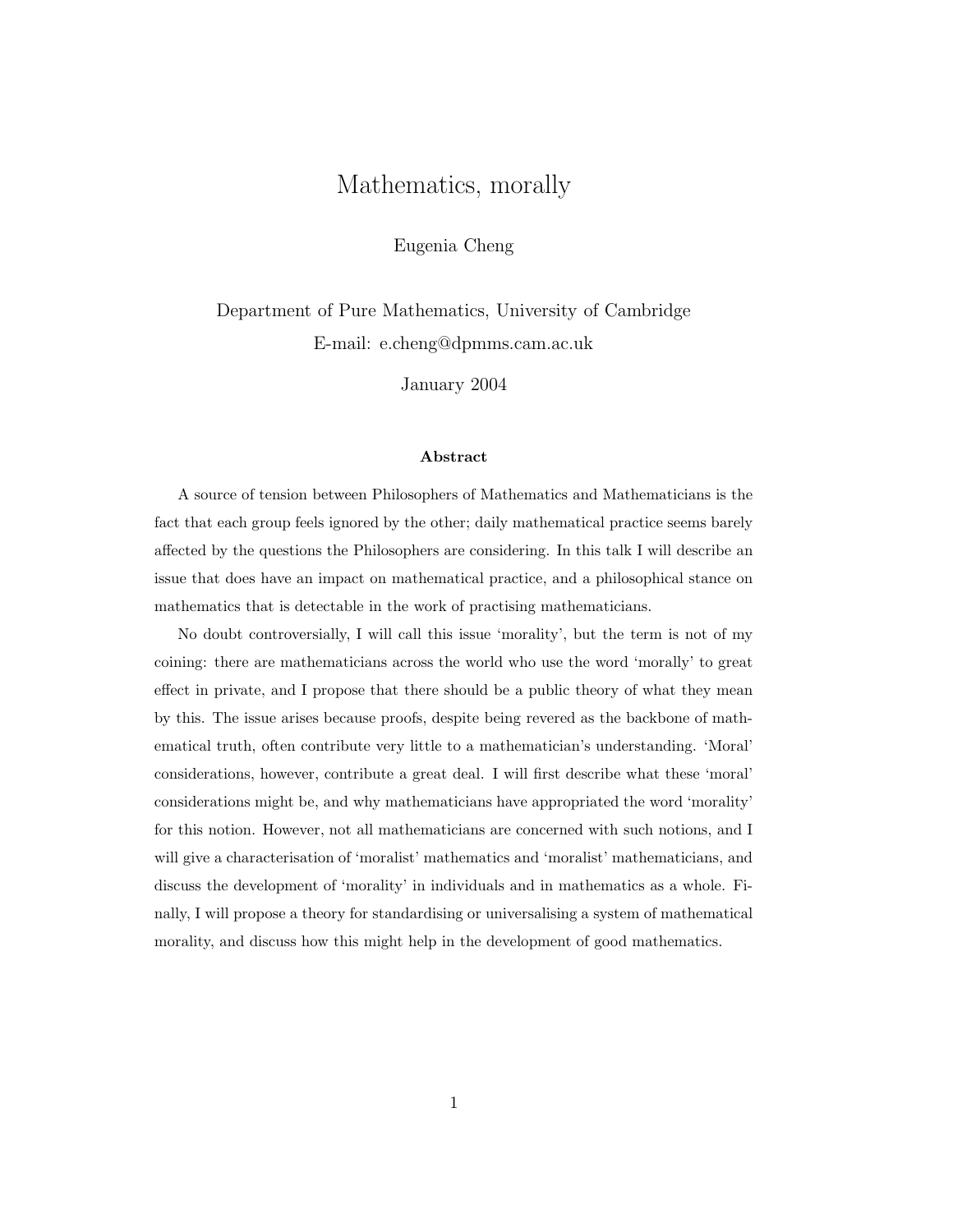# Introduction

As a mathematician, the Philosophy of Mathematics makes me uneasy.

- 1. because mathematical practice seems to carry on oblivious of what philosophical theories mathematicians happen to subscribe to, and
- 2. because of its reverence of mathematical truth, which doesn't seem to match mathematicians' attitudes to their work.

I'm going to attempt to address both these issues—come up with an account of how mathematicians do interact with the supposed truths of their trade, and with it a theory, an 'ism' that does have an impact on the sort of maths we do.

I am going to do this with a notion of mathematical morality. Not morality applied to mathematics, not the ethics of doing mathematics, not morality for mathematicians, but a morality inside mathematics itself. If mathematical notions were creatures, this would be their morality.

This talk will be divided into four broad parts.

- 1. Why the theory? An introduction and motivation—what are the questions that do and don't tax me, and why?
- 2. What is it that I'm calling 'morality'?
	- is there such a notion at all?
	- is it not just some other notion that we understand better?
	- does it make any sense to call it 'morality'?
- 3. What role does it play?
	- mediating betwen different notions of mathematical truth
	- can we find a standardised moral system?
- 4. What do we do with it?
	- how does it affect mathematicians and their mathematics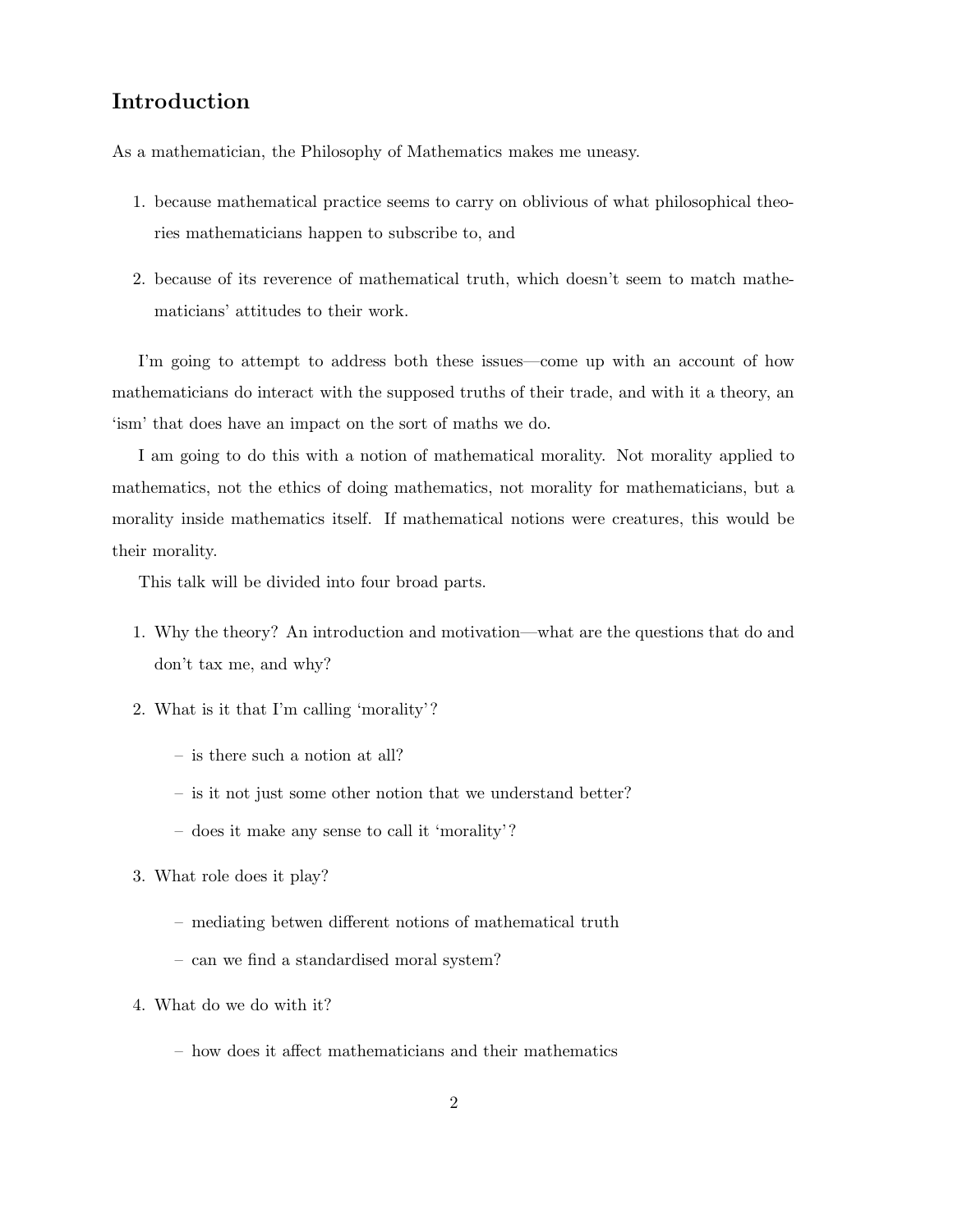- development of morality in individuals and in society
- morality and education

Objections to what I'm going to say should fall into two parts—sceptics can either object to the notion or object to its name. If you do find yourself being sceptical, please be clear about which you are.

# 1 Why the theory?

### 1.1 The Philosophy of Mathematics and Mathematics

Philosophers of mathematics and Mathematicians seem to ignore one another.

The Philosophers come up with theories that don't seem to have any impact on what the Mathematicians do or think. The mathematicians might listen to what the philosophers say once a fortnight, and then they go and get on with their work just as they did before. You can't tell from somebody's mathematics if they are a fictionalist, a rationalist, a platonist, a realist, an operationalist, a logicist, a formalist, structuralist, nominalist, intuitionist.

Worse, they can argue themselves to be one thing on one day, the opposite the next day, and yet still carry on doing the same mathematics. Does this mean that mathematicians are deluded? Or that philosophy is irrelevant?

Rather than draw either of these unflattering conclusions, I would like to propose that the existing classifications, the 'isms', just aren't the right ones for characterising mathematical practice. NB I'm not saying this is all philosophy should do.

The trouble is that from a mathematician's point of view, philosophers ask questions that have no impact on mathematical practice. Alex Paseau mentioned some of the "compulsory questions" in the philosophy of mathematics; and yet, these are in no way compulsory questions for mathematicians. These questions don't have to worry mathematicians at all. Philosophers can respond to this in two ways—they can either say

a) Well, they should worry about these questions. To which I answer: why, if they can do mathematics just the same without answering those questions (and possibly better, without becoming bogged down by such questions)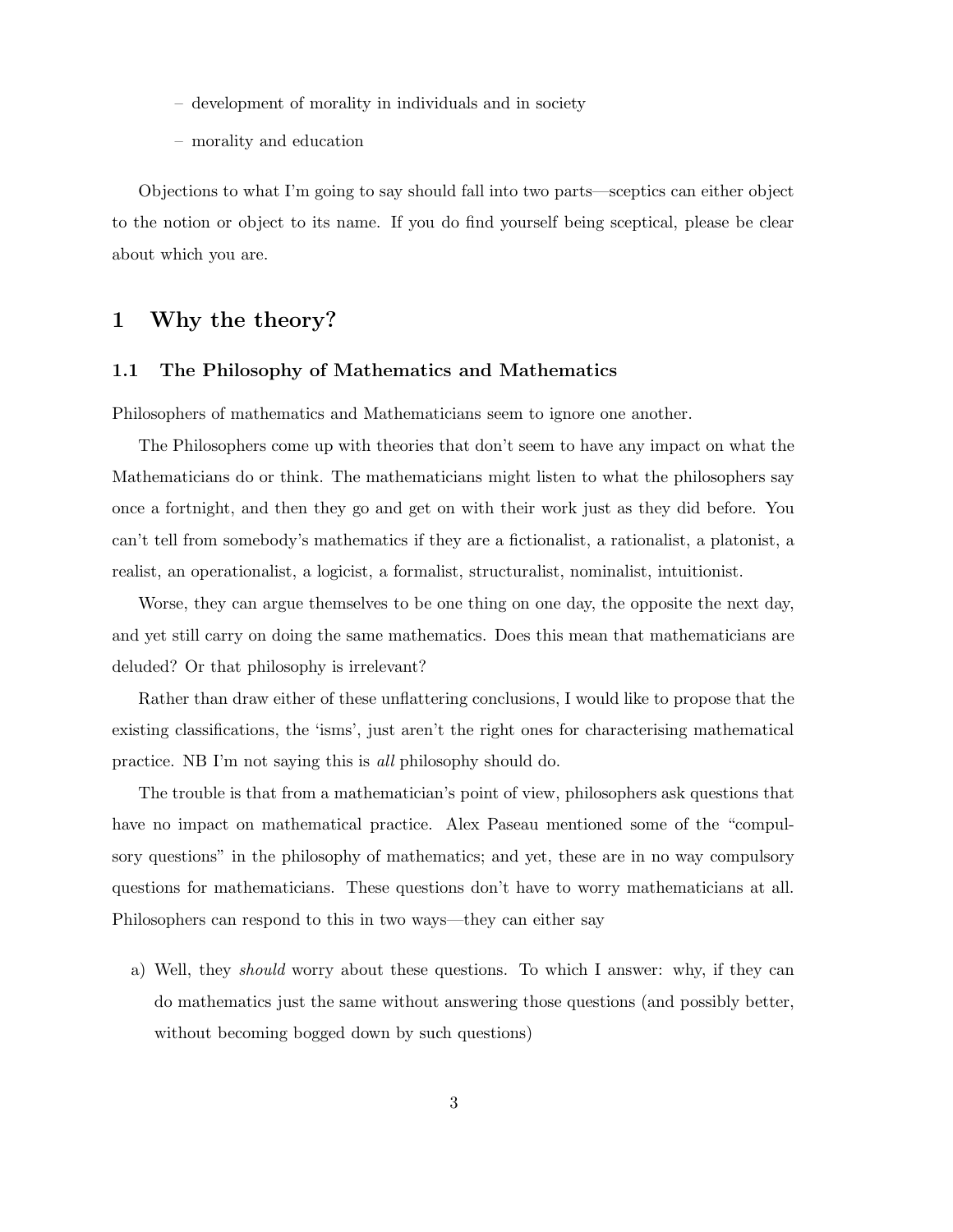b) They might wonder why mathematicians can get on fine without asking these questions, and what questions actually do tax mathematicians (for example, see [Cor03]).

I am going to propose a classification that does have an impact on mathematical practice: I would like to call it moralism. Well actually, it's not me who chose this word: mathematicians do, in private, use the word "morally". I will talk about the word itself in due course, so if you already object to the use of the word, ignore it for now, call it something else in your head (like armadillism!!) if you like, while I talk about the idea itself; we can argue about naming it later.

### 1.2 Philosophy of mathematics and mathematical truth

So what is this idea? It's to do with truth. I claim that although proof is what supposedly establishes the undeniable truth of a piece of mathematics, proof doesn't actually convince mathematicians of that truth. And something else does.

One of the basic starting points of the philosophy of maths seems to be that mathematics is unique among intellectual disciplines because of the definitive nature of its results. Says Michael Dummett:

...mathematics makes a steady advance, while philosophy continues to flounder in unending bafflement at the problems it confronted at the outset. M. Dummett [Dum98]:123

Mathematical fact has an elevated status over other kinds of fact. It's revered as a very certain kind of truth in a way that makes me feel uneasy, and sometimes even fraudulent. And I don't think it's just me. It's not that I don't think the things I do are true; it's just that I don't think they're true for the reasons I'm philosophically supposed to.

Mathematical truth is revered because of proof. Thanks to the notion of "proof", we have an utterly rigorous way of knowing what is and isn't true in mathematics. How do we show that something is true? We prove it.

Or do we?

The wonderful thing about formal mathematical proof is that it eliminates the use of intuition in an argument. And the trouble with formal mathematical proof is that it eliminates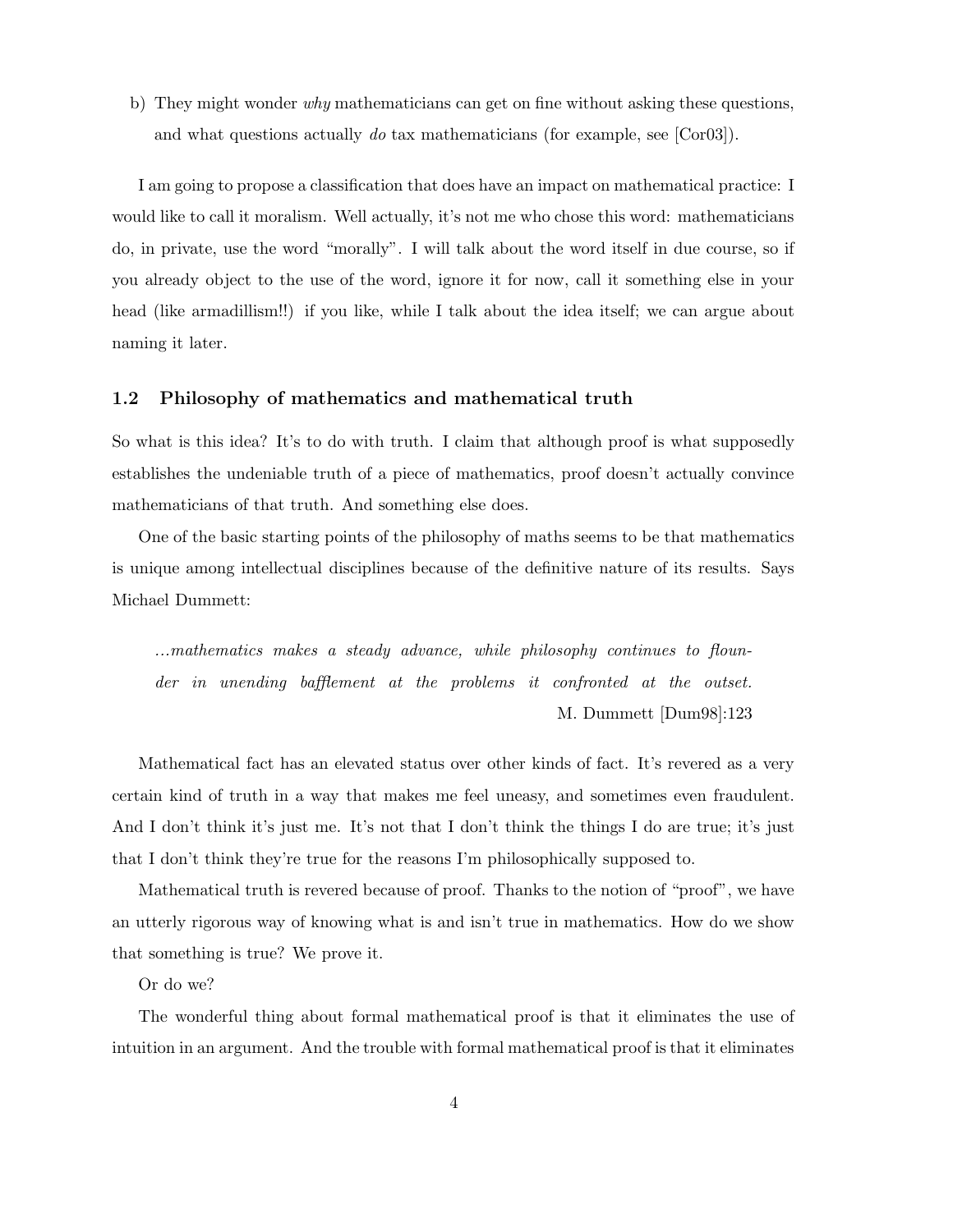the use of intuition in an argument. That is, formal mathematical proofs may be wonderfully watertight, but they are impossible to understand. Which is why we don't write whole formal mathematical proofs—basically they're too hard, and they really make a meal out of the tiniest things, for example if you try and prove  $p \Rightarrow p$ .

| <b>Proof of</b> $(p \Rightarrow p)$                                                                                                                                                                                                                                                                                             |                                           |  |  |  |
|---------------------------------------------------------------------------------------------------------------------------------------------------------------------------------------------------------------------------------------------------------------------------------------------------------------------------------|-------------------------------------------|--|--|--|
| $((p \Rightarrow ((p \Rightarrow p) \Rightarrow p)) \Rightarrow ((p \Rightarrow (p \Rightarrow p)) \Rightarrow (p \Rightarrow p)))$<br>$(p \Rightarrow ((p \Rightarrow p) \Rightarrow p))$<br>$((p \Rightarrow (p \Rightarrow p)) \Rightarrow (p \Rightarrow p))$<br>$(p \Rightarrow (p \Rightarrow p))$<br>$(p \Rightarrow p)$ | A2<br>A <sub>1</sub><br>МP<br>A $1$<br>MР |  |  |  |
|                                                                                                                                                                                                                                                                                                                                 |                                           |  |  |  |

So what sort of proofs do we write? You might think they're something like "a series of statements that could be turned into a formal proof". But does anyone actually prove that this could be done? No. Actually, when we write proofs what we have to do is convince the community that it could be turned into a formal proof. It is a highly sociological process, like appearing before a jury of twelve good men-and-true. The court, ultimately, cannot actually know if the accused actually 'did it' but that's not the point; the point is to convince the jury.

There is no Algebraist nor mathematician so expert in his science as to place entire confidence in his proof immediately on his discovery of it...Every time he runs over his proofs, his confidence encreases; but still more by the approbation of his friends; and is rais'd to its utmost perfection by the universal assent and applauses of the learned world. D. Hume [Hum78]:180–1

Like verdicts in court, our 'sociological proofs' can turn out to be wrong—errors are regularly found in published proofs that have been generally accepted as true. So much for mathematical proof being the source of our certainty. Mathematical proof in practice is certainly fallible.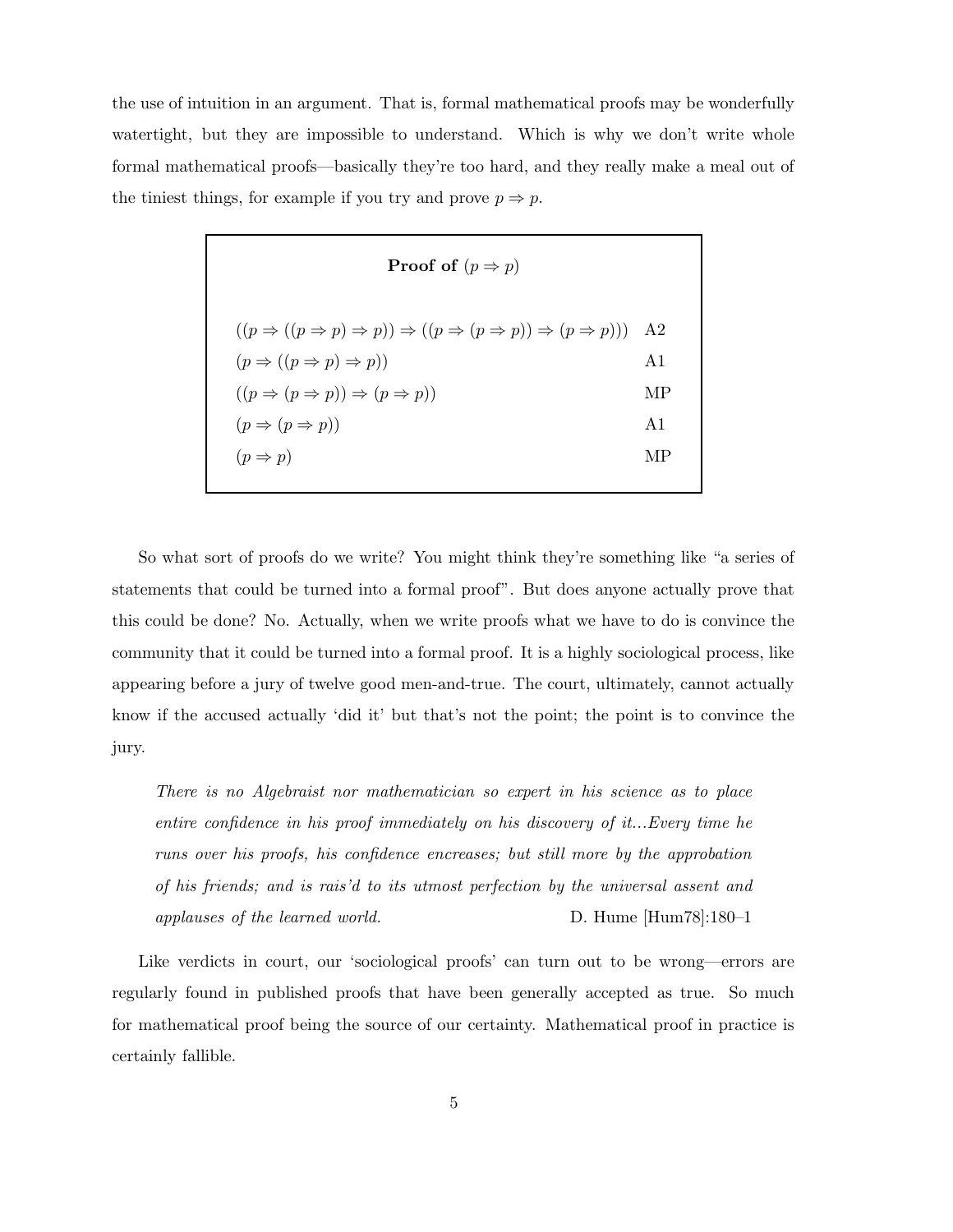But this isn't the only reason that proof is unconvincing. We can read even a correct proof, and be completely convinced of the logical steps of the proof, but still not have any understanding of the whole. Like being led, step by step, through a dark forest, but having no idea of the overall route. We've all had the experience of reading a proof and thinking "Well, I see how each step follows from the previous one, but I don't have a clue what's going on!"

In a book about Visual Complex Analysis, Needham says

...while it often takes more imagination and effort to find a picture than to do a calculation, the picture will always reward you by bringing you nearer to the Truth. The T. Needham [Nee98]:222

So, not only is proof fallible, it's also unconvincing, doesn't bring us near the 'Truth'. And yet, we still accept the slippery notion of proof that we have.

There is an amazingly high concensus in mathematics as to what is "correct" or "accepted". R. Hersh [Her91]:131

The mathematical community is very good at agreeing what's true. And even if something is accepted as true and then turns out to be untrue, people agree about that as well.

Why?

### 1.3 The questions that have impact on mathematics

Now, this is a question that does have impact on mathematics.

What do I mean by impact? I mean that a mathematician's response to it is detectable in the mathematics that he does and the way he does it. It means that he won't argue one response one minute, a different response the next minute, and keep doing the same mathematics. For example: I can believe that numbers really exist, or I can believe that they're just an invention of ours. It doesn't affect how I use numbers. I can believe that mathematics is dealing with absolute truth, or a whole lot of 'what if' fictions, or that it's just a meaningless game. I'll still keep doing the same mathematics. These are impactless issues.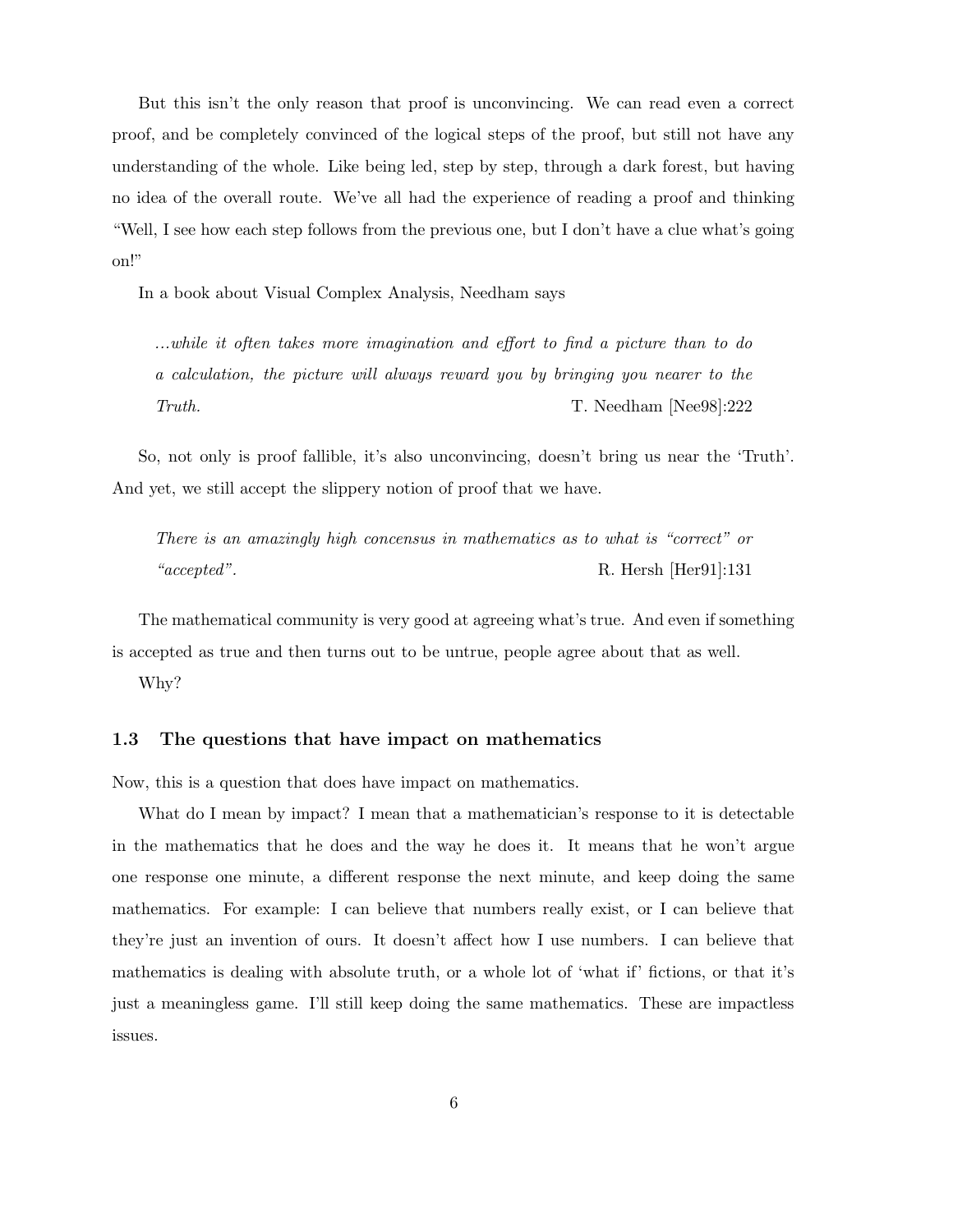So here is a question that I suggest does have impact on mathematical practice. Mathematicians generally think that they are studying things that are true. Unless interrogated by a philosopher, they don't spend their working time worrying about exactly what is the nature of that truth. So, what do they mean, and if it isn't proof that convinces them of that truth, then what is it?

I'd like to take a closer look at mathematical truth from a mathematician's point of view. How do mathematicians decide that something is true? That is, how do they know for themselves that something is true, as opposed to: how does the mathematical community decide that something is true. I claim that proof does not play the role of convincing mathematicians that something is true. There is something else that plays this role, which I will call a moral reason.

I'm going to talk about three kinds of 'truth', all in the mathematical context:

- a) Believed truth
- b) Moral truth
- c) Proved truth

We have things that a given mathematician believes to be true, things that are proved to be true, and mediating between them things that have a moral reason to be true. Or, if you like, things that ought to be true, or as some mathematicians say: things that are morally true.

Not everything that is provably true is morally true; not everything that is morally true is provably true. A system in which the two notions do coincide would be very—well—morally satisfying. I will call it morally complete.

I'm going to talk about mathematics as the interplay between these kinds of truth

I'm not going to talk about the question of absolute truth, objective truth or the ontological status of mathematics. These are all questions that seem to be impactless.

# 2 What is mathematical morality?

Mathematical theories rarely compete at the level of truth. We don't sit around arguing about which theory is right and which is wrong. Theories compete at some other level, with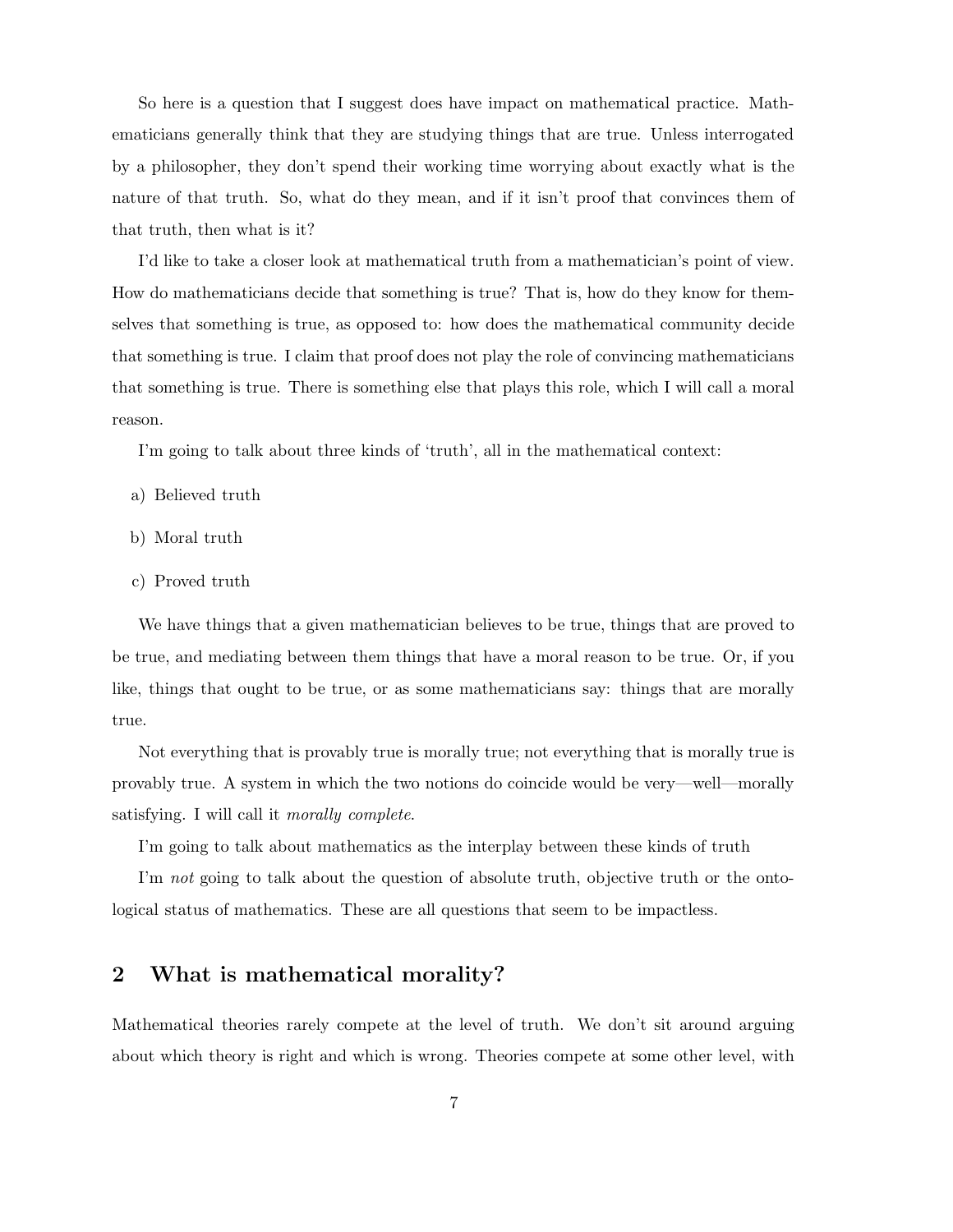questions about what the theory "ought" to look like, what the "right" way of doing it is.

Topos theory...has a role to play in suggesting what constructive mathematics ought to be...constructive general topology ought to be about locales and not spaces. P. Johnstone [Joh77]:84–5

It's this other level of 'ought' that we call morality.

So what is morality? What counts as a moral reason for something to be true? Does it mean anything other than "an argument that isn't rigorous enough to count as a proof"? And does it really play a meaningful role in mathematics?

The first thing to be clear about is that I'm not talking about human morality. I'm not talking about whether it's immoral to do mathematics, I'm not talking about ethical dilemmas that apply to mathematicians, "oh no, what if this equation gets into the wrong hands". This is not morality for mathematicians but morality for mathematics. Imagine that we've discovered life on Mars and we want to study Martian communities. One thing that we might do is go and study Martians to try to understand if they have a notion of morality. Other people might question the morality of our studies. That is a different issue. So, I'm saying we should think of mathematical notions as Martians, and it's their morality we're studying, not ours.

But can we work by analogy with human morality?

Morality is about how one should behave, not just knowing that this is right, this is wrong. Mathematical morality is about how mathematics should behave, not just that this is right, this is wrong. Mathematicians do use the word 'morally' for this idea.

### 2.1 Mathematicians and the word 'morally'

We believe that a no/ta/tion which is useful in private must be given a public value and that it should be provided with a firm theoretical foundation. A. Joyal and R. Street [JS91]:55

I'd like to extend this—I believe that a notion which is useful in private must be given a public value and that it should be provided with a firm theoretical foundation. So here we are: there is a notion that mathematicians think of as 'moral issues'. They probably only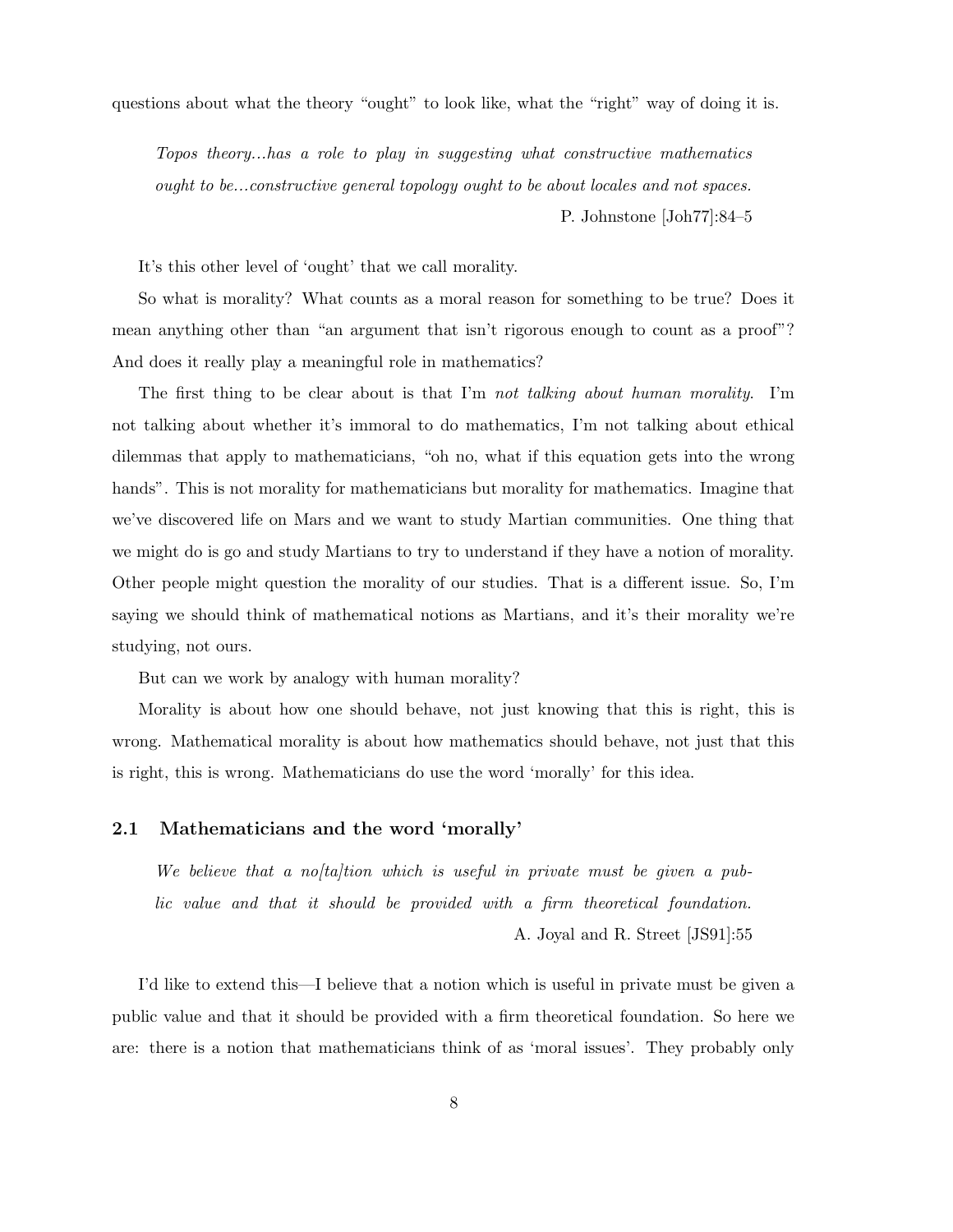say it in private, but it's jolly useful in private. So can we give it a public value and firm theoretical foundation?

First of all we need a better grasp of what kind of thing mathematicians mean when they say 'morally'.

There are a lot of criteria we have for evaluating pieces of mathematics, such as: elegant, deep, minimal/efficient, constructive or non-constructive, intuitive, explanatory, obvious, clear, natural, abstract, general, conceptual—and moral.

And what might we try to evaluate in these terms? We might try to evaluate proofs (the most obvious thing?), results, constructions, whole theories, but also definitions, axioms, even questions, notation...

I'm going to start with some examples, and then go on to a more theoretical characterisation of morality in terms of the role it plays in mathematics.

### Examples of use of the word

Here are some examples of the sorts of sentences that involve the word "morally", not actual examples of moral things.

"So, what's actually going on here, morally?"

"Well, morally, this proof says..."

"Morally, this is true because..."

"Morally, there's no reason for this axiom."

"Morally, this question doesn't make any sense."

"What ought to happen here, morally?"

"This notation does work, but morally, it's absurd!"

"Morally, this limit shouldn't exist at all"

"Morally, there's something higher-dimensional going on here."

### 2.2 The question: WHY?

Why did the chicken cross the road?

The key to moral understanding is the question "Why?". Why is such-and-such true? "Because we've proved it" is no answer at all! Why is that glass broken? "Because I dropped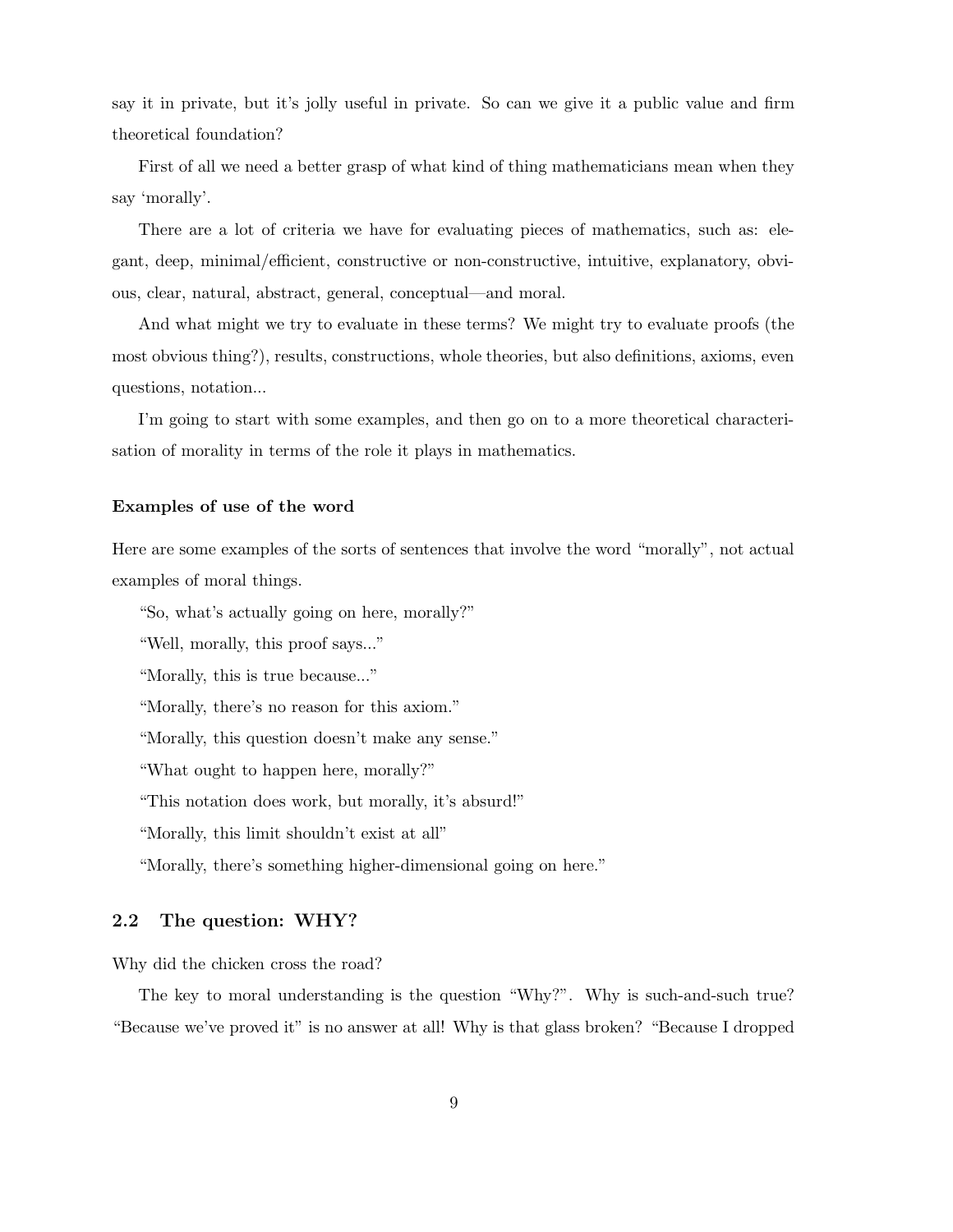it." Or "Because the molecular bonds between the glass molecules are no longer in place." And we've all heard "We apologise for the late departure of this flight. This is due to the late arrival of the incoming flight..." And of course, why did the chicken cross the road?

Asking "Why?" is like asking what the moral of the story is.

Let us try asking some mathematical Whys.

### 1. Why is root 2 is irrational?

Do we all believe this? So it's a believed truth. And we have a proof of it. But why is it true?

> Proof that  $\sqrt{2}$  is irrational Suppose not. Then  $\sqrt{2} = \frac{a}{b}$  $\frac{a}{b}$ , say, in lowest terms.  $\Rightarrow$   $2b^2 = a^2$  $\Rightarrow$  a<sup>2</sup> is even  $\Rightarrow$  a even,  $a = 2c$ , say then  $2b^2 = 4c^2$  $\Rightarrow$   $b^2 = 2c^2$  $\Rightarrow$   $b^2$  is even  $\Rightarrow$  b even # lowest terms Hence  $\sqrt{2}$  is irrational  $\square$

#### 2. Why is the area of a triangle half the base times the height?

Because a triangle is half a rectangle. Is that a proof? Well, it's pretty convincing.

3. Why is the circumference of a circle the derivative of the area with respect to the radius?

$$
\frac{d}{dr}(\pi r^2) = 2\pi r
$$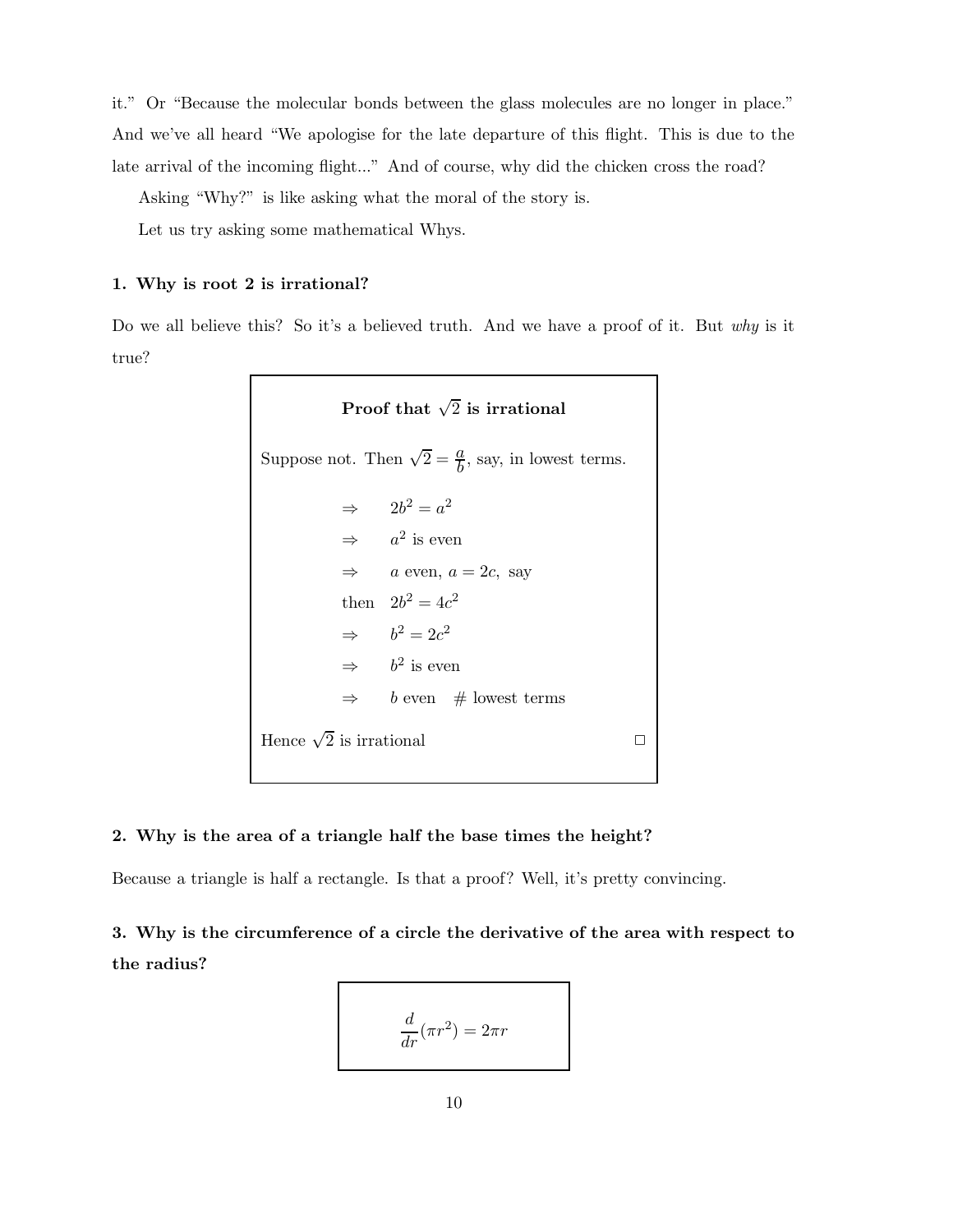Because if you imagine expanding a circle by a tiny weeny bit, the area will increase by just a tiny strip around the outside—the circumference. Is that anything to do with a proof?

4. Why are the solutions of a quadratic equation  $ax^2 + bx + c = 0$  given by the formula

$$
x = \frac{-b \pm \sqrt{b^2 - 4ac}}{2a} ?
$$

Because if you complete the square for it, that's what you get.

$$
``Complete the square"
$$
\n
$$
ax^{2} + bx + c = a\left(x^{2} + \frac{b}{a}x + \frac{c}{a}\right)
$$
\n
$$
= a\left(\left(x + \frac{b}{2a}\right)^{2} = \frac{b^{2}}{4a^{2}} + \frac{c}{a}\right)
$$
\n
$$
= a\left(\left(x + \frac{b}{2a}\right)^{2} + \frac{-b^{2} + 4ac}{4a^{2}}\right)
$$
\n
$$
= 0
$$
\n
$$
\Rightarrow \left(x + \frac{b}{2a}\right)^{2} = \frac{b^{2} - 4ac}{4a^{2}}
$$
\n
$$
\Rightarrow x = \frac{-b \pm \sqrt{b^{2} - 4ac}}{2a}
$$

Note that this might be how you'd derive the formula, but wouldn't be the simplest way of proving it's true once you're given the formula; that would be to substitute the formula back into the equation and verify that it really does give 0. This is an example where the proof is actually the reason, backwards.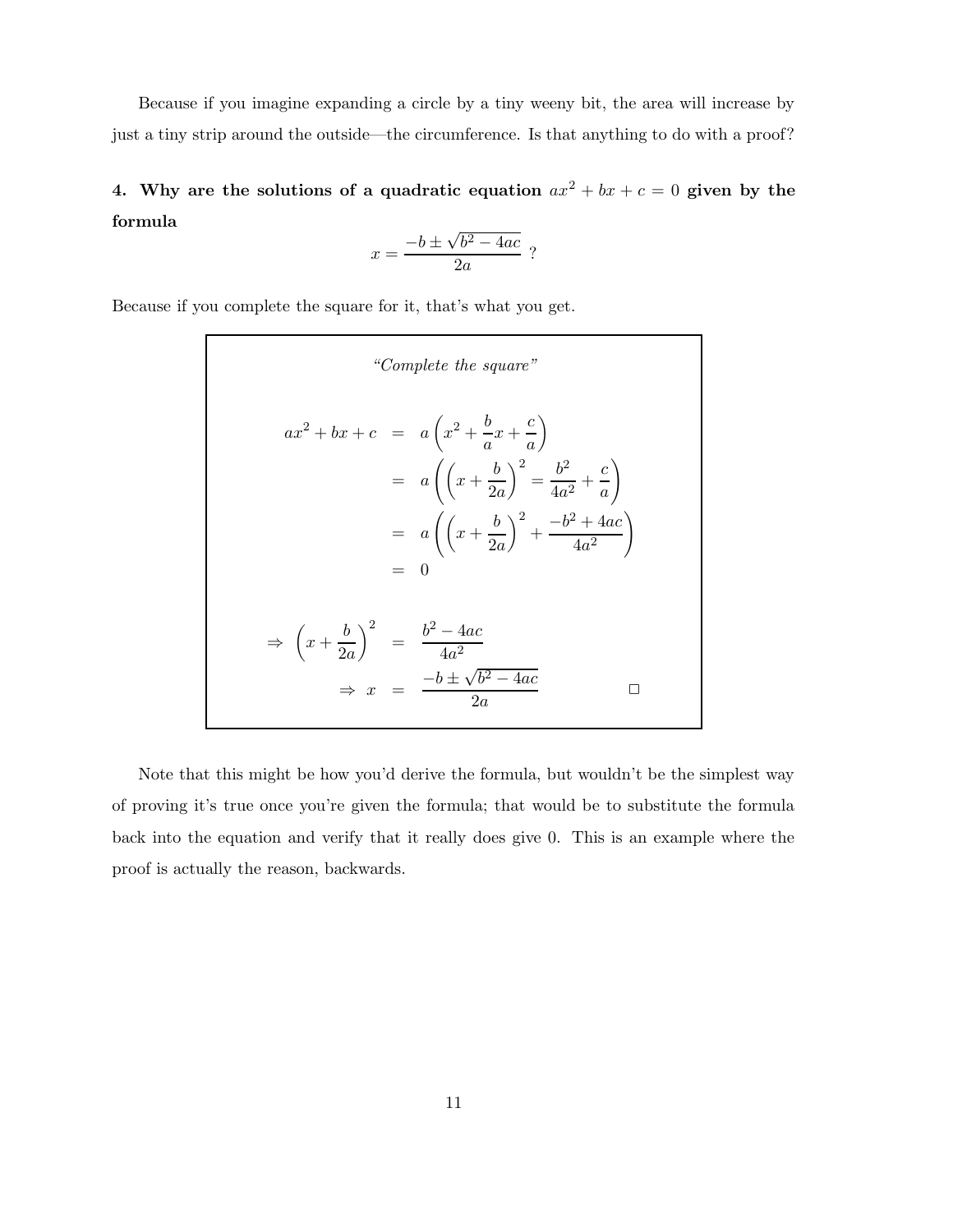Substitute  
\n
$$
a\left(\frac{-b \pm \sqrt{b^2 - 4ac}}{2a}\right)^2 + b\left(\frac{-b \pm \sqrt{b^2 - 4ac}}{2a}\right) + c
$$
\n
$$
= a\left(\frac{b^2 \mp 2b\sqrt{b^2 - 4ac} + (b^2 - 4ac)}{4a^2}\right) - \frac{b^2}{2a} \pm \frac{b\sqrt{b^2 - 4ac}}{2a} + c
$$
\n
$$
= \frac{b^2}{2a} \mp \frac{b\sqrt{b^2 - 4ac}}{2a} - c - \frac{b^2}{2a} \pm \frac{b\sqrt{b^2 - 4ac}}{2a} + c
$$
\n
$$
= 0
$$

# 5. Why do complex solutions of quadratics occur in conjugate pairs?

Because "we can't really tell the difference between i and  $-i$ ". However, this is not a proof; a proof would proceed by examining the above formula.

## 6. Why is it possible for an irrational to the power of an irrational to be rational?

Here is a nice little proof that it is possible:

Consider 
$$
\sqrt{2}^{\sqrt{2}}
$$
.  
\nIf it is rational, we are done.  
\nIf it is irrational, consider  
\n
$$
(\sqrt{2}^{\sqrt{2}})^{\sqrt{2}} = \sqrt{2}^2
$$
\n
$$
= 2
$$

The proof is beautifully unsatisfying: we never actually find out which of  $\sqrt{2}^{\sqrt{2}}$  and  $\left(\sqrt{2}\sqrt{2}\right)$  $\sqrt{2}$ <sup> $\sqrt{2}$ </sup> gives us the example we are after, we just know that one of them must. And it certainly doesn't tell us why.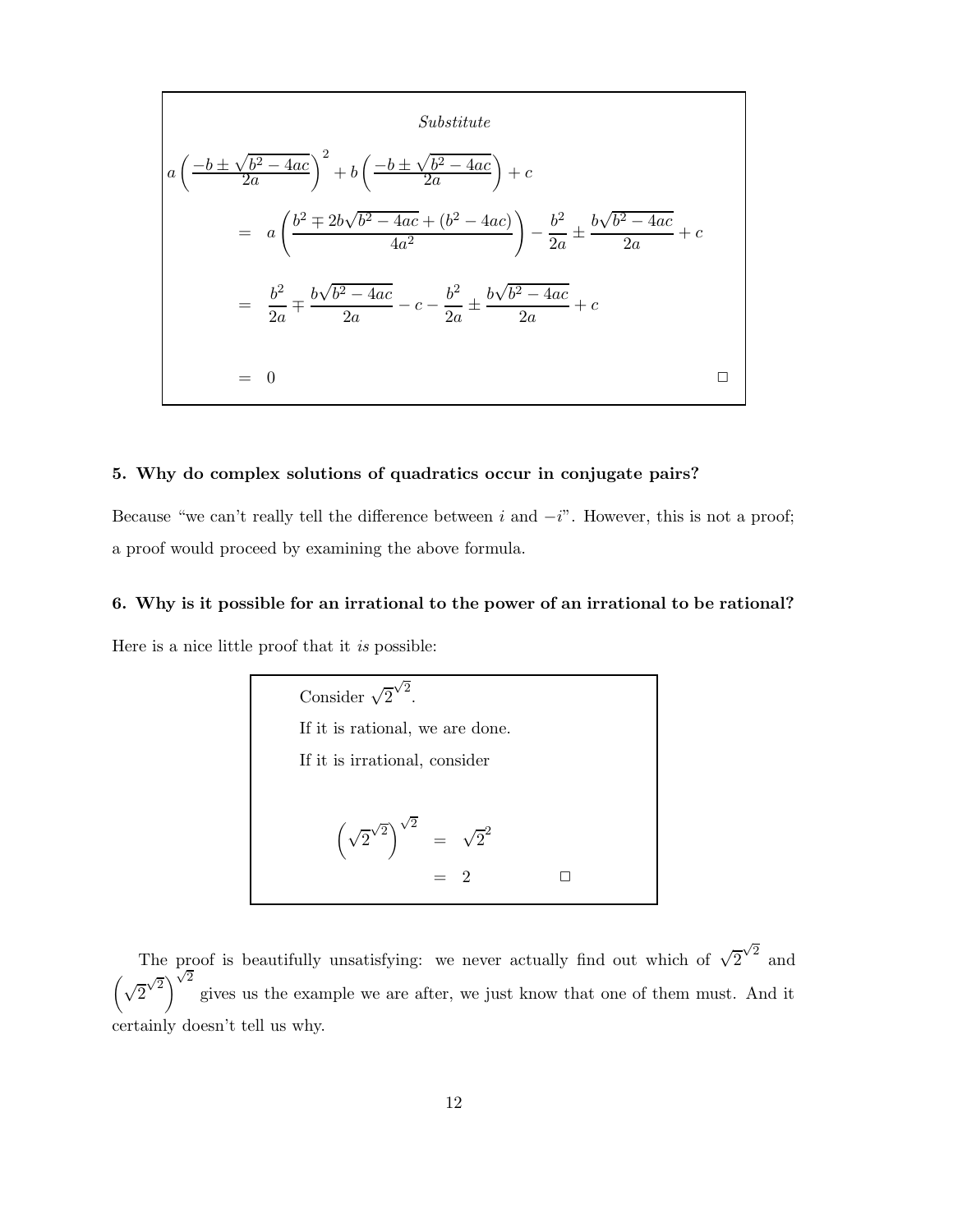### 7. Why is Fermat's Last Theorem true?

### 8. Why does every category have a dual?

Because morally you can't tell which way an arrow is pointing...

You can always keep on asking "Why?" because there is always another level of "Why?" that can be asked. Every child knows that the question "Why?" is actually an infinite sequence of questions with which to harrass an adult.

### 2.3 Does "morally" mean the same as something else?

Objections to the notion of morality could take two forms: that it doesn't exist, that it's just the same as something else. I'm now going to think about the second point: is it just the same as one of those other criteria I mentioned? Let's have a look.

Does it mean 'beautiful/elegant'? Now here's another whole can of worms—what is 'elegance' in mathematics? Well I think actually that it's often the opposite of moral. An elegant proof is often a clever trick, a piece of magic as in Example 6 above, the sort of proof that drives you mad when you're trying to understand something precisely because it's so clever that it doesn't explain anything at all.

So, with this in mind does it mean 'constructive'? Well no, often it's the opposite of constructive as well. If you're proving the existence of something and you just construct it, you haven't necessarily explained why the thing exists.

So, does it mean 'explanatory'? Well, this is a bit of a meaningless term. There are so many levels of explaining something. Explanatory to whom? To someone who's interested in moral reasons. So we haven't really got anywhere. The same goes for intuitive, obvious, useful, natural and clear, and as Thurston says: "one person's clear mental image is another person's intimidation".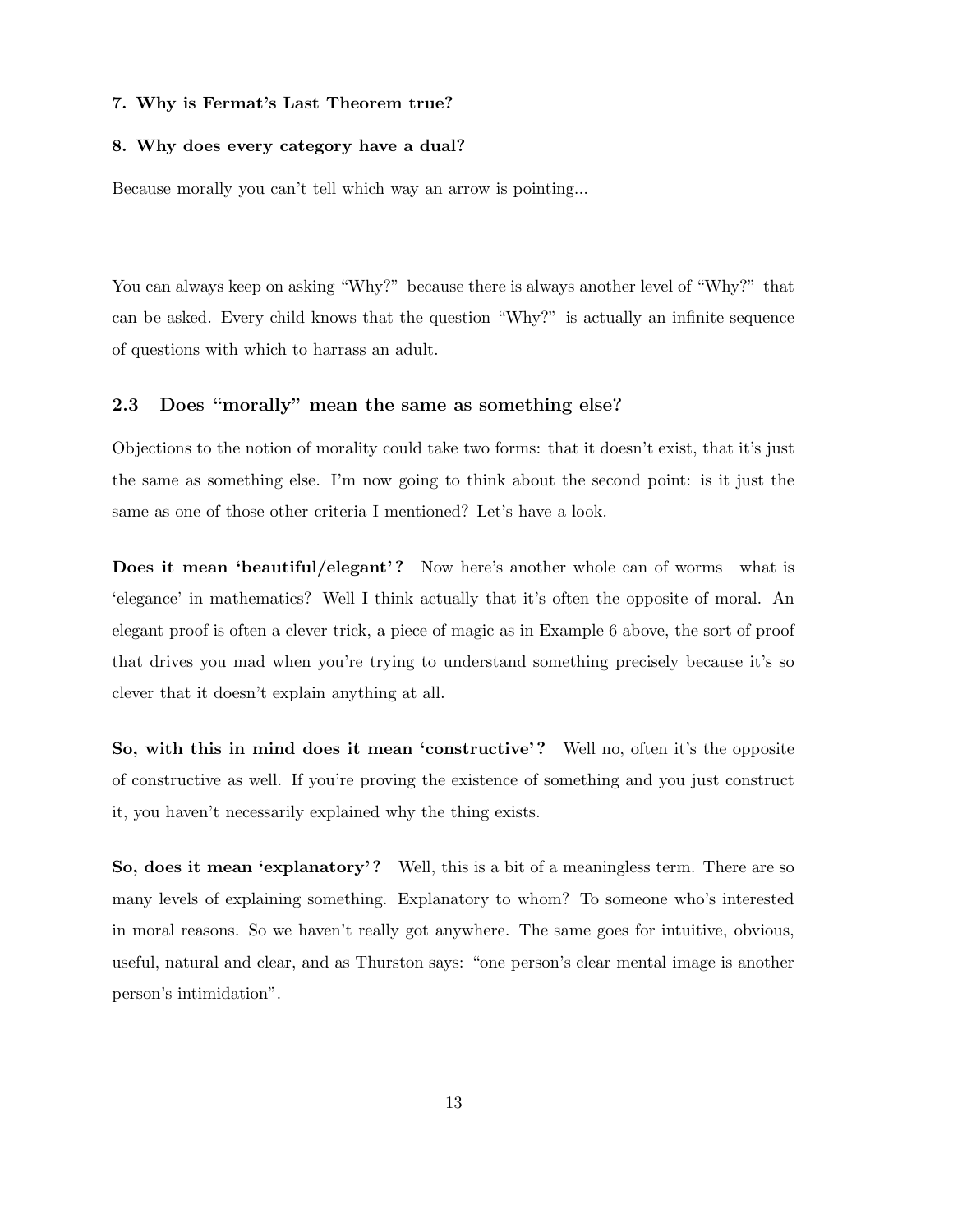Does it mean minimal/efficient? Again no. Sometimes the most efficient way of proving something is actually the moral way backwards. eg quadratics. And the most minimal way of presenting a theory is not necessarily the morally right way. For example, it is possible to show that a group is a set X equipped with one binary operation  $/$  satisfying the single axiom

for all 
$$
x, y, z \in X
$$
,  $(x/(((x/x)/y)/z)/(((x/x)/x)/z))) = y$ 

The fact that something works is not good enough to be a moral reason.

What about Pólya's notion of 'plausible reasoning' which at first sight might seem to fit the bill because it appears to be about how mathematicians decide that something is 'plausible' before sitting down to try and prove it. But in fact it's somewhat probablistic. This is not the same as a moral reason. It's more like gathering a lot of evidence and deciding that all the evidence points to one conclusion, without there actually being a reason necessarily. Like in court, having evidence but no motive.

What about 'abstract'? Perhaps we're getting closer here, along with 'general', 'deep', 'conceptual'. But I would say that it's the search for morality that motivates abstraction, the search for the moral reason motivates the search for greater generalities, depth and conceptual understanding. I'll come back to this point.

## 2.4 Why does it make sense to call it "morality"?

There are really two questions here: whether this use of the word makes sense with respect to informal every day usage of the word 'morality', and whether it makes sense with respect to formal philosophical treatment of morality. When I've discussed this with people in general, nobody has objected from the point of view of their own personal understanding of what morality is about. The only people who have objected have been philosophers.

The last time was on Monday, when someone asked me about it at dinner, and I was about to launch in enthusiastically when I thought "Oh no, I'm sitting opposite a philosopher!" And indeed the ensuing conversation went a bit like this: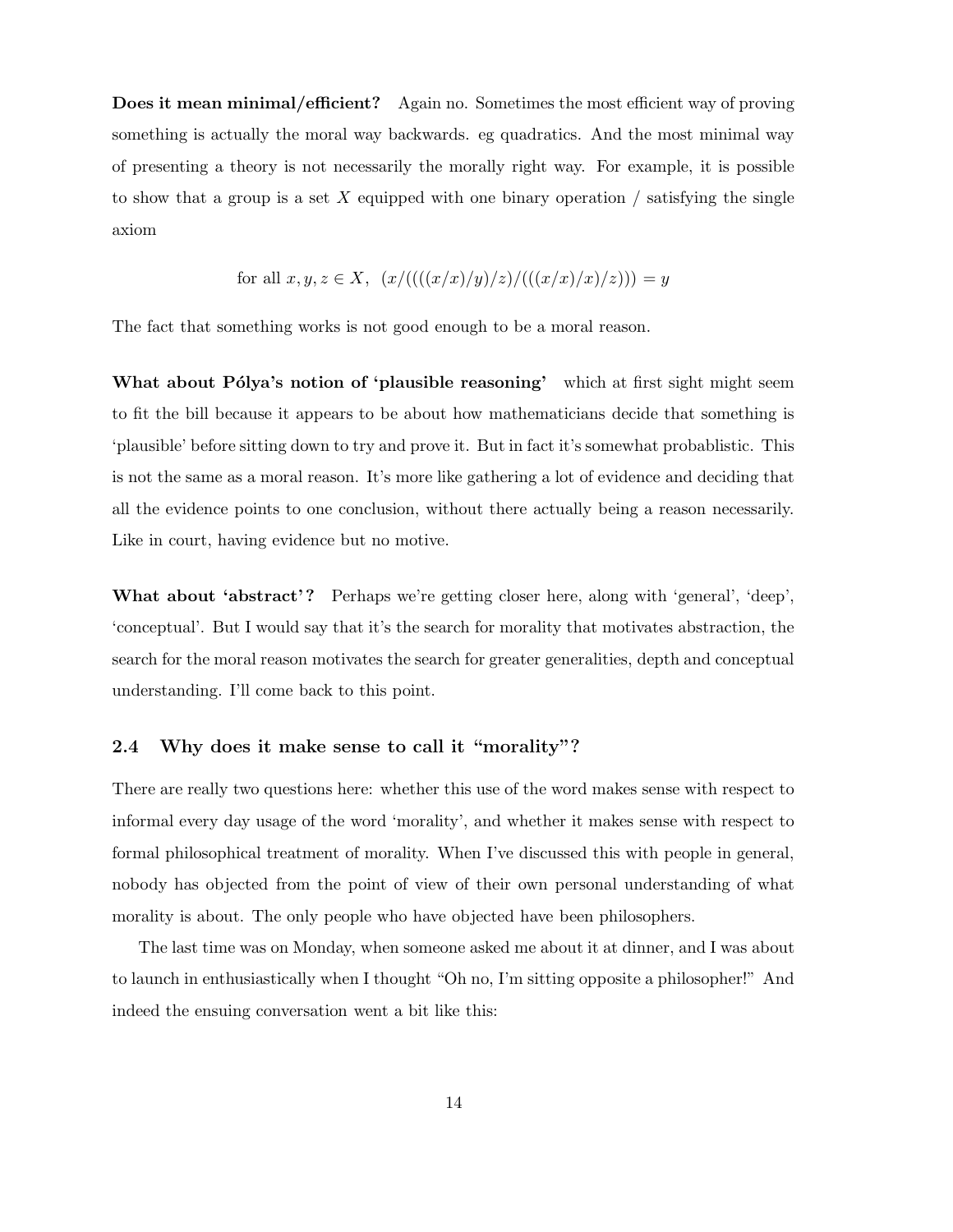# Oh no, I'm sitting opposite a philosopher

A play in one act by Eugenia Cheng

# dramatis personae

## Me

# Philosopher

This is utterly non-fictional and any resemblance to living characters is entirely deliberate

| Philosopher: | There's no such thing as morality for mathematics!                             |  |  |
|--------------|--------------------------------------------------------------------------------|--|--|
| Me:          | Well, there's this thing that mathematicians think of as morality, and it's    |  |  |
|              | helpful and useful, so wouldn't it be interesting to think about what it is,   |  |  |
|              | and how it relates to ordinary morality?                                       |  |  |
| Philosopher: | But it can't be morality.                                                      |  |  |
| Me:          | Why not?                                                                       |  |  |
| Philosopher: | Because morality is about what's good and bad, and there's no such thing       |  |  |
|              | in mathematics. Mathematics is all about truth and falsity.                    |  |  |
| Me:          | $Er$ , no it isn't.                                                            |  |  |
| Philosopher: | Ok—is Fermat's Last Theorem morally good or bad?                               |  |  |
| Me:          | ErI don't think the proof is very moral, but I don't actually understand it.   |  |  |
| Philosopher: | [snorts] Are you telling me that you can say a proof is correct, but that it's |  |  |
|              | 'morally wrong'?                                                               |  |  |
| Me:          | [animatedly] Yes!                                                              |  |  |
| Philosopher: | But that's not what morality is about!                                         |  |  |
| Me:          | Well, what do philosophers say morality is about?                              |  |  |
| Philosopher: | Well, there are lots of ways of treating it.                                   |  |  |
| Me:          | I know there are describe me some and I'll try to explain if each particular   |  |  |
|              | approach fits in here or doesn't.                                              |  |  |
| Philosopher: | That's not the point!                                                          |  |  |
| Me:          | So what's the point?                                                           |  |  |
| Philosopher: | The point is you need to read more about modern morality!                      |  |  |
|              |                                                                                |  |  |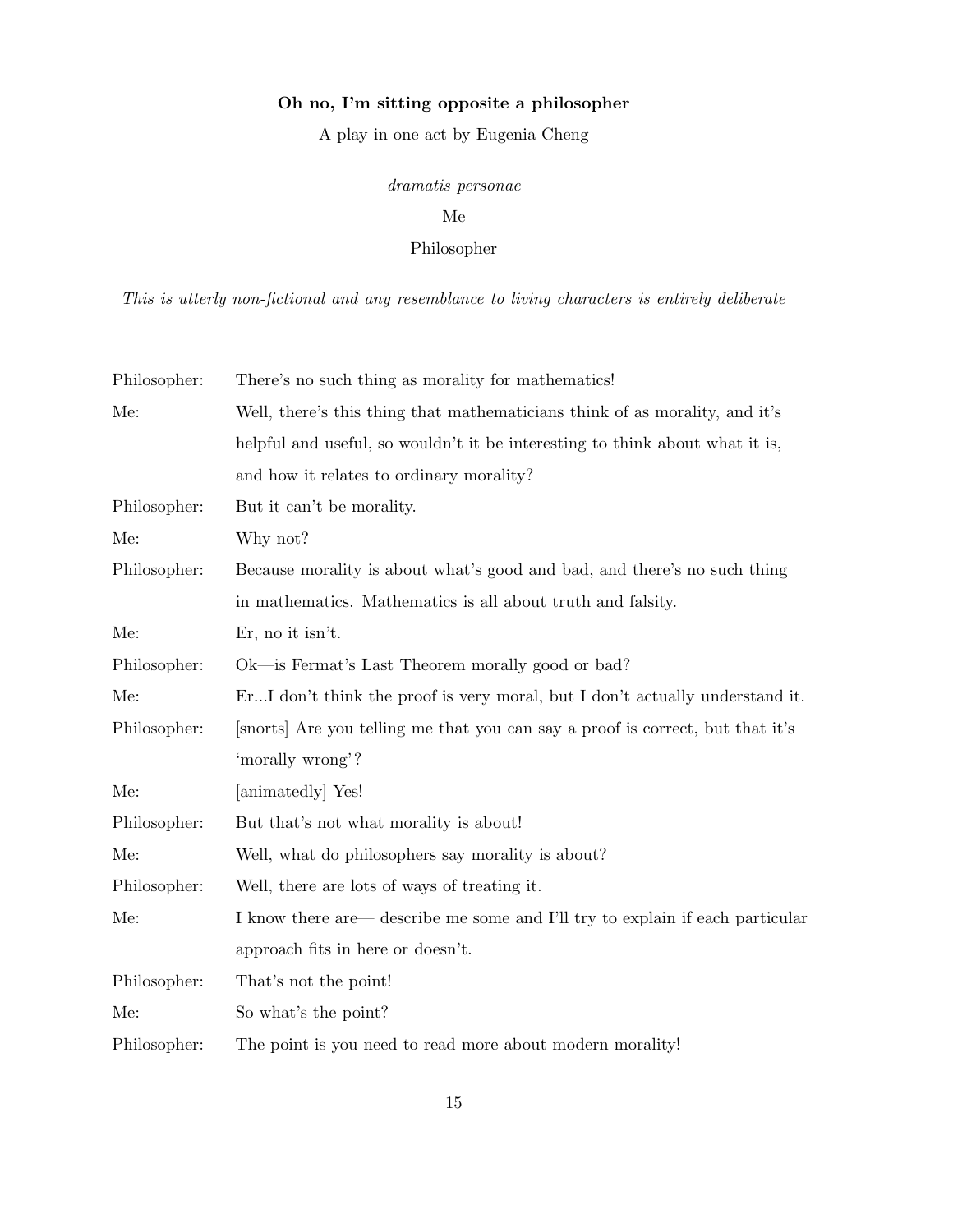Well actually, the point is that one of the whole aims of Moral Philosophy seems to be to work out what morality is. And there are a whole lot of conflicting theories about this. Some of these seem to apply more than others. But in overview, morality can be characterised by its function, its supremacy with respect to other valuations, or the presence of moral sentiment like blame and guilt associated with violating the morality.

We could well characterise mathematical morality by its supremacy in relation to other evaluations. It is how mathematics ought to behave. Who cares if a piece of maths is useful, fun, intriguing, beautiful, proved in detail—even with all that there's a question of how it ought to be. Moral obligations are supreme.

Sentiments are harder. It would be rather difficult to attribute any sentiments to mathematical concepts; so I don't think this idea is so relevant. There aren't really any moral agents, so there can't really be any blame or guilt sentiments to characterise morality.

As for function, we can certainly characterise morality by what it does; this is what I'll do now.

# 3 What role does it play?

...mathematics does not emerge in the minds of mathematicians as it appears on the pages of a journal article or textbook, that is, in its semi-rigorous deductive plumage D. Corfield [Cor03]:105

Proof has a sociological role; morality has a personal role.

Proof is what convinces society; morality is what convinces us.

Brouwer believed that a construction can never be perfectly communicated by verbal or symbolic language; rather it's a process within the mind of an individual mathematician. What we write down is merely a language for communicating something to other mathematicians, in the hope that they will be able to reconstruct the process within their own mind.

When I'm doing maths I often feel like I have to do it twice—once, morally in my head. And then once to translate it into communicable form. The translation is not a trivial process;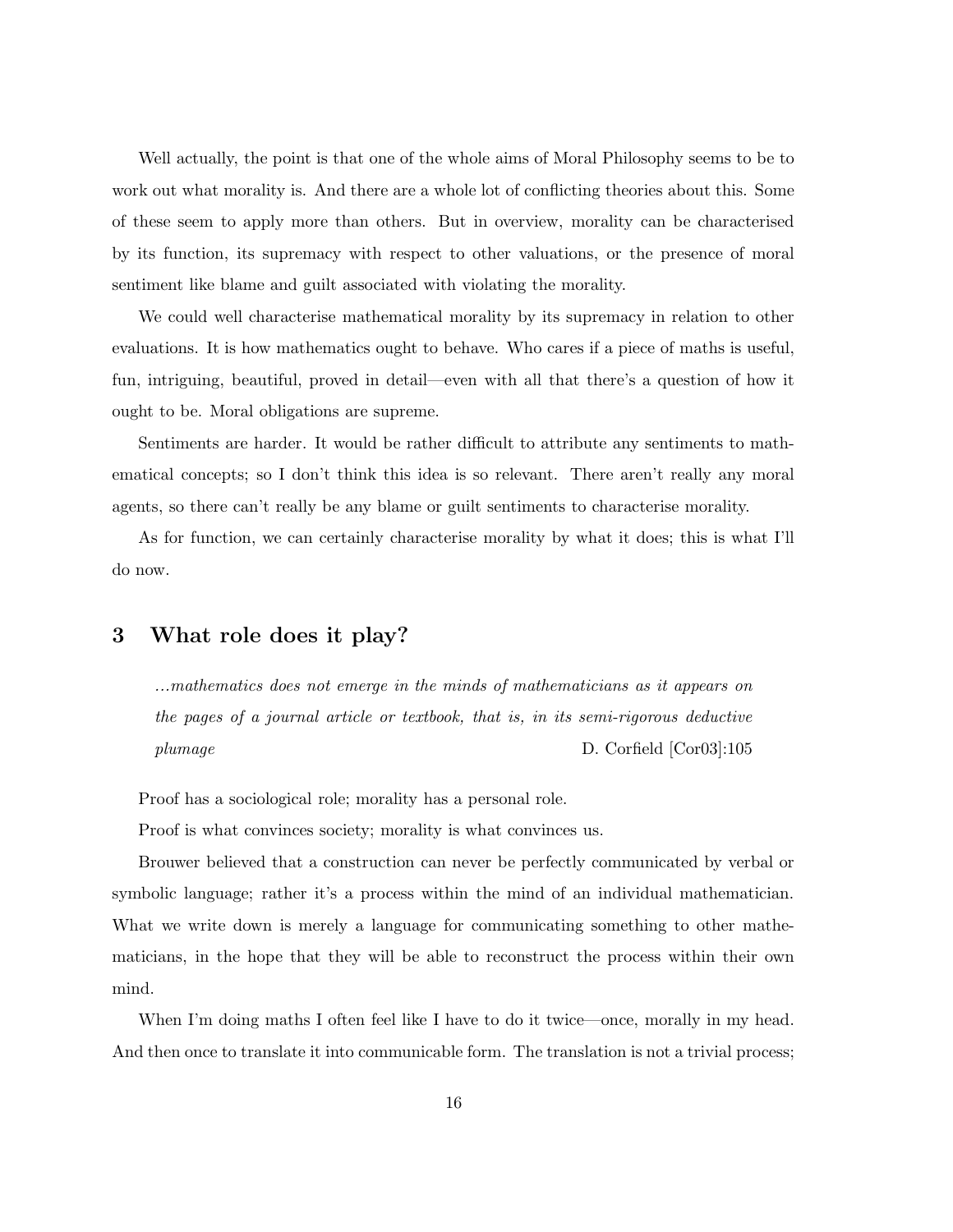I am going to encapsulate it as the process of moving from one form of truth to another.

Let's step back from the world of mathematics for a second, and think about the difference between convincing society and convincing us in ordinary morality

### 3.1 Morality and legality

Is legal and what is illegal the same as what is moral and what is immoral? We, the general public, might hope that there is a connection between these notions. But it might not always happen. A loophole could be defined as something that is legal but immoral. A technicality could be defined as something that is moral but illegal.

I have talked to at least one lawyer who can't even consider the notion of "right" and "wrong" outside of "legally right" and "legally wrong". To him, the notion of morality is subsumed by the notion of legality, and is thus irrelevant or possibly even non-existent.

Other lawyers, however, worry if the law does not match their sense of morality, and they work hard to get laws changed or updated to take this into account. Why do we need laws at all? Because

- a) morality is very difficult to define
- b) different people can have different notions of morality

So it doesn't make a very good organistional tool for society.

However, a moralist thinks that morality is more important than legality. He thinks that the most important thing is to do what he thinks is morally right, which may or may not coincide with what the law says is right. Just because the law says something is not enough to convince him of the rightness or wrongness of it. However, a law-abiding moralist still believes he should try to stay within the law, albeit grudgingly. I, for example, grit my teeth and grudgingly chug up the motorway at 70, even though I believe I can drive safely at 85.

This extended analogy is intended to set the scene for how I am going to think of mathematical morality, as compared with mathematical legality, that is, provability.

I am a mathematical moralist. I am more interested in moral truth than provable truth. But nevertheless I am a law-abiding mathematician. I grit my teeth and grudgingly chug through writing a proof even though I already know the result is true, and will not be any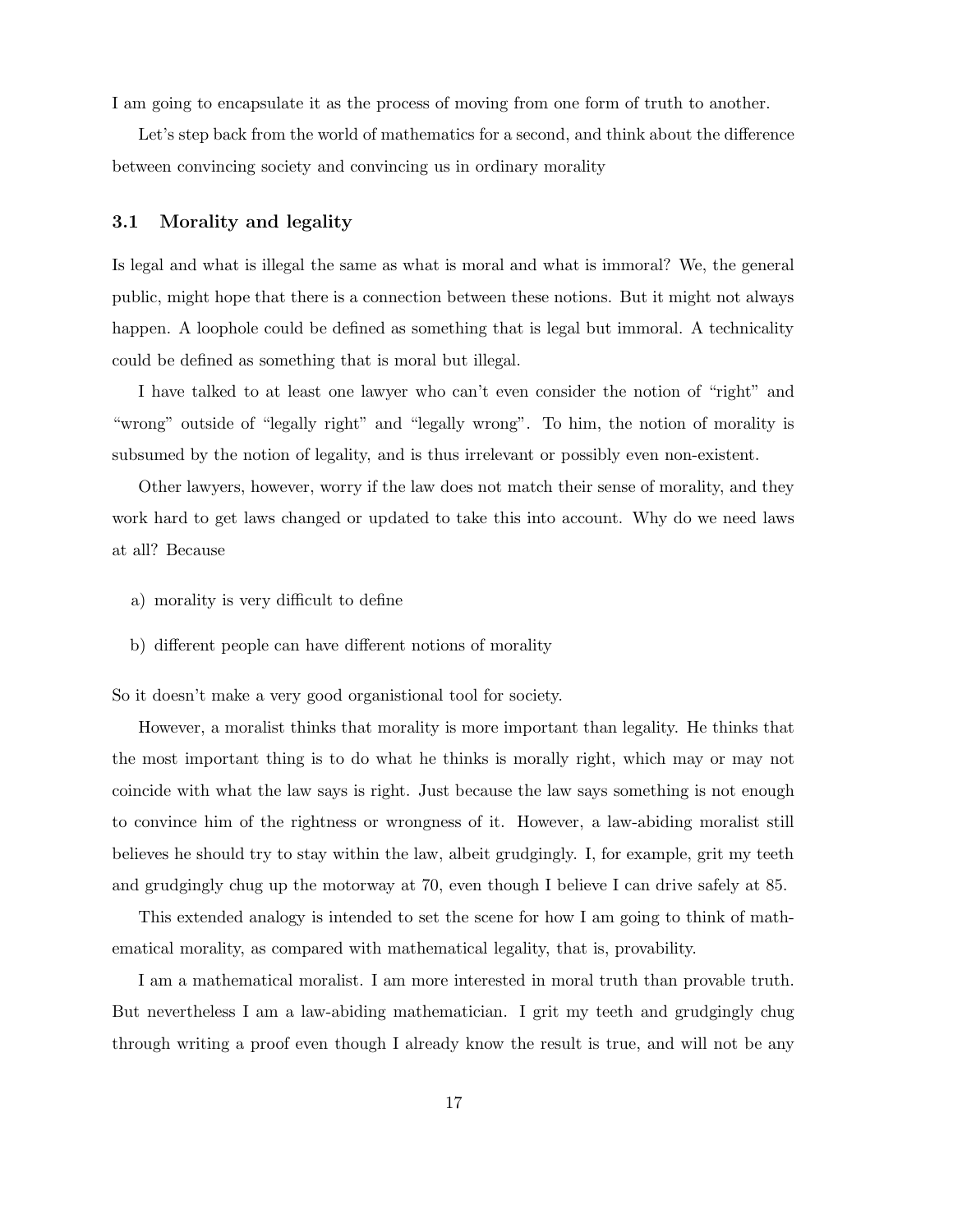more convinced of its truth when I've written the proof. If only I could find a mathematical system in which moral truth and provable truth were always equivalent. Then I'd never have to prove anything again.

### The mathematician on a desert island

Consider a mathematician on a desert island. He knows he is going to have no communication with mathematicians ever again. But he is passionate enough about mathematics that he wants to carry on investigating it. The question is: does he still bother writing out proofs?

## 3.2 The three kinds of mathematical truth



I would like to describe mathematical activity in terms of moving around between these three kinds of truth, the "circle of truth" (!). We can think of it as moving around belief, understanding and knowledge.

| belief        | goes with | believed truth, obviously (we believe it's true) |
|---------------|-----------|--------------------------------------------------|
| understanding | goes with | moral truth (we understand it's true)            |
| knowledge     | goes with | proved truth (we know it's true)                 |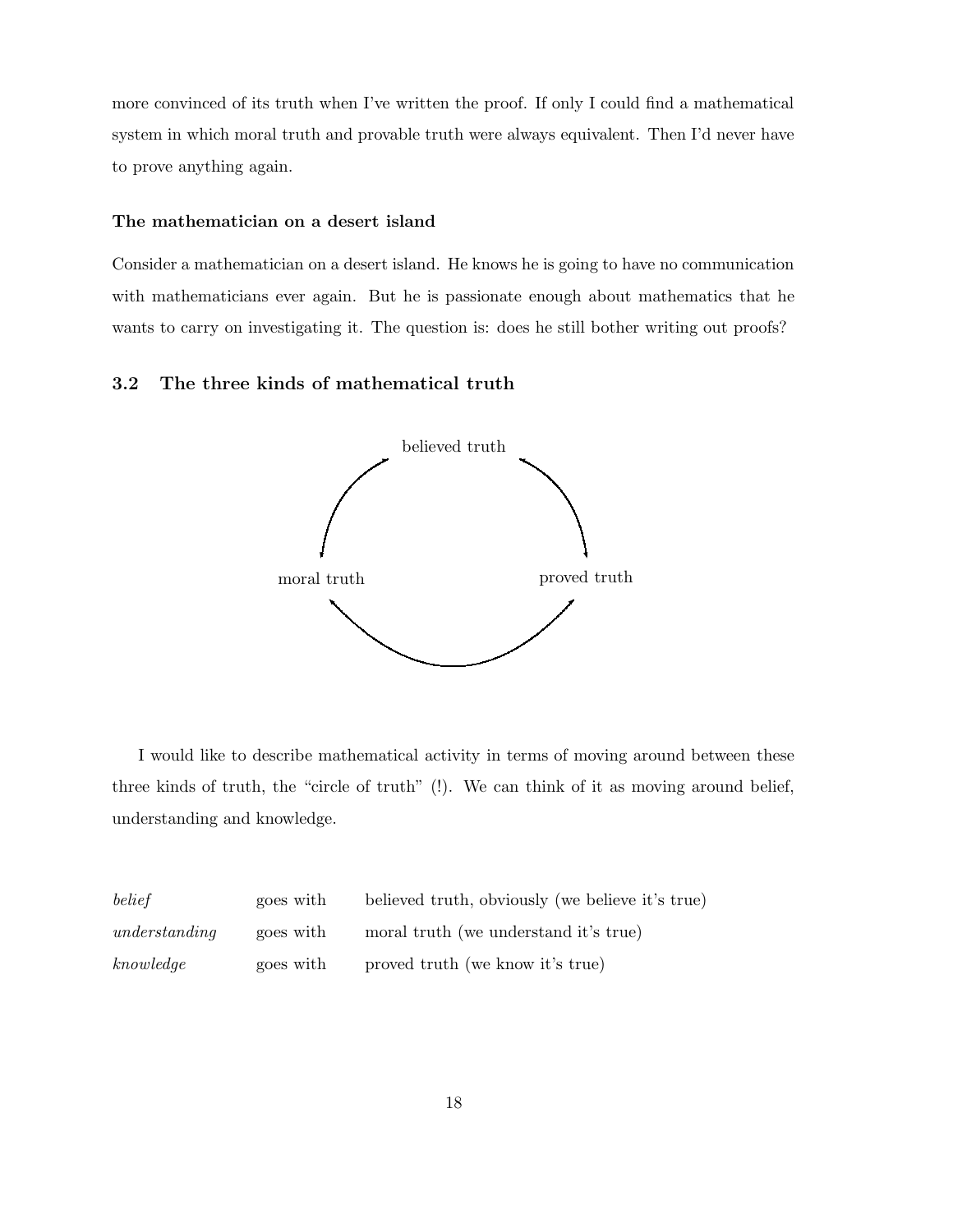

It's widely believed that the big aim of doing maths is to prove theorems ie move things into the 'proved' area. But I think the aim is to get things into the 'believed' area—believed by as many mathematicians as possible. It's just that we need proof to move from my believed things to anyone else's:



So the procedure is:

- 1) I start with a truth that I believe, that I wish to communicate to X
- 2) I find a reason for it to be true
- 3) I turn that reason into a rigorous proof
- 4) I send the proof to X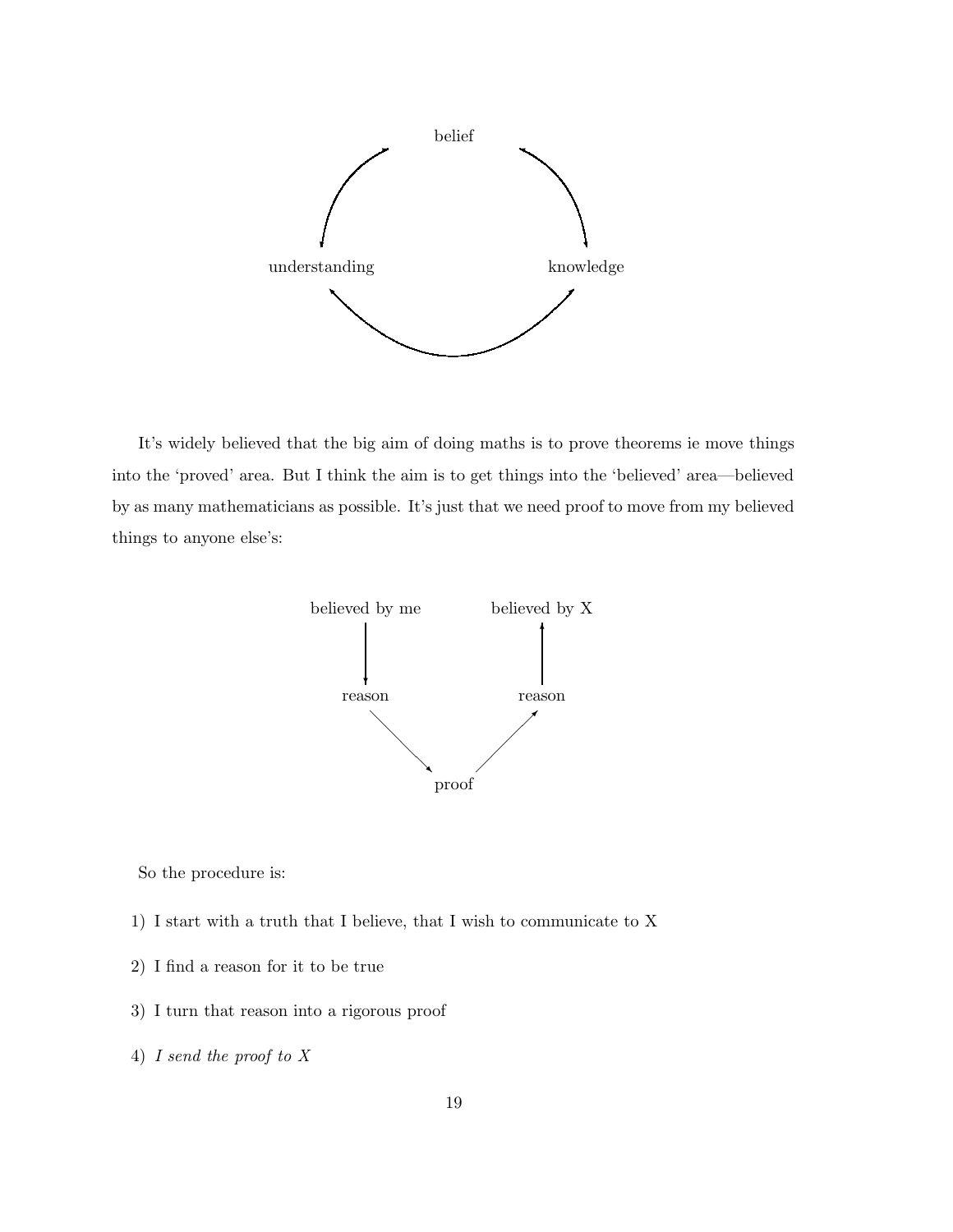- 5) X reads the proof and turns it into a convincing reason
- 6) X then accepts the truth into his realm of believed truth

It's not so much a circle of truth as a valley; attempting to fly directly from belief to belief is unadvisable. We've all seen people try to transmit beliefs directly, by intimidation.

Transmitting beliefs directly is unfeasible, but the question that does leap out of this is: what about the *reason*? Why don't I just send the reason directly to X, thus eliminating the two probably hardest parts of this process?

The answer is that a moral reason is harder to communicate than a proof.

The key characteristic about proof is not its infallibility, not its ability to convince but its transferrability. Proof is the best medium for communicating my argument to X in a way which will not be in danger of ambiguity, misunderstanding, or defeat. Proof is the pivot for getting from one person to another, but some translation is needed on both sides.

So when I read an article, I always hope that the author will have included a reason and not just a proof, in case I can convince myself of the result without having to go to all the trouble of reading the fiddly proof. When this does happen, the benefits are very great. But is it always possible?

### 3.3 Moral completeness

A recent lecturer of Part III Category Theory declared that in Category Theory "Everything that ought to be true is true". She (or he) was rewarded by one student feedback complaining that the whole subject was therefore trivial. However, the point is not triviality but completeness.

Let's recall the standard notion of completeness in Logic. In any given system of logic we have

| soundness    | provable $\Rightarrow$ true |                                             |
|--------------|-----------------------------|---------------------------------------------|
| adequacy     | true                        | $\Rightarrow$ provable                      |
| completeness |                             | soundness + adequacy ie truth = provability |

So we can have this for moral truth instead of truth: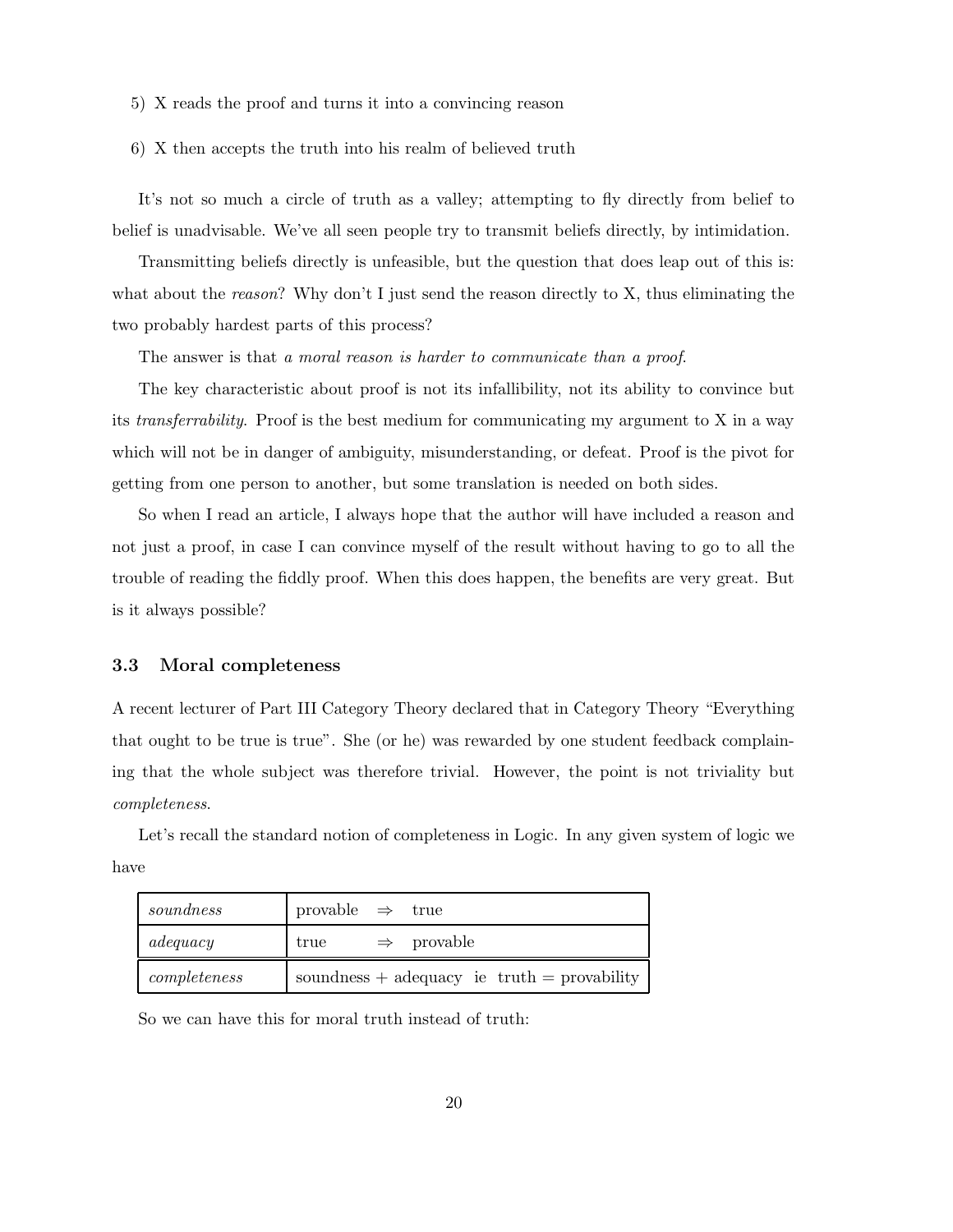| <i>moral soundness</i> provable |                                         |  | $\Rightarrow$ morally true |
|---------------------------------|-----------------------------------------|--|----------------------------|
| moral adequacy                  | morally true $\Rightarrow$ provable     |  |                            |
| completeness                    | moral truth and provable truth coincide |  |                            |

Moral soundness says that we can't prove anything that should not be true—there are no loopholes, no odd results. Moral adequacy says that everything that ought to be true is provable.

A morally complete system would be satisfying because we wouldn't have to prove things any more—just find moral reasons for them, comfortable in the knowledge that this comes to the same thing. In a morally complete system it is enough to say "Well, morally...this happens" and everyone will agree.

This, unbelievably, does happen in Category Theory. Category Theorists have conversations which go like this "Well, morally it's because it's a coequaliser of algebras" "Ohhhhh, OK". Or "Well, morally it's because this natural transformation is entirely determined by where the identity goes." "Ohhhhh, OK." And you don't learn much else by writing out a proof.

Is there really nothing amoral in Category Theory? Well, perhaps it's just that if we find something that seems to have no moral reason to it, we're more likely to adjust our moral intuitions to accommodate it, like some kind of 'reflective equilibrium' in Rawls' sense.

This suggests to me that Category Theory could be thought of as a standardised or universalised system of morality.

### 3.4 Is it possible to standardise a core of morality?

This issue crops up in human morality or mathematical morality. Can we give a uniform, public account of any part of morality? Should rational agents be able to agree on moral issues? Is there a universal moral structure in terms of which local systems can be understood and compared? Is it possible to formalise moral arguments, just as Frege formalised logical arguments in the 19th century?

This is an ambitious project. But it would help if we could at least standardise a core part of morality that's 'widely accepted' by at least some part of the culture—perhaps we could call those people moral experts according to this particular moral theory.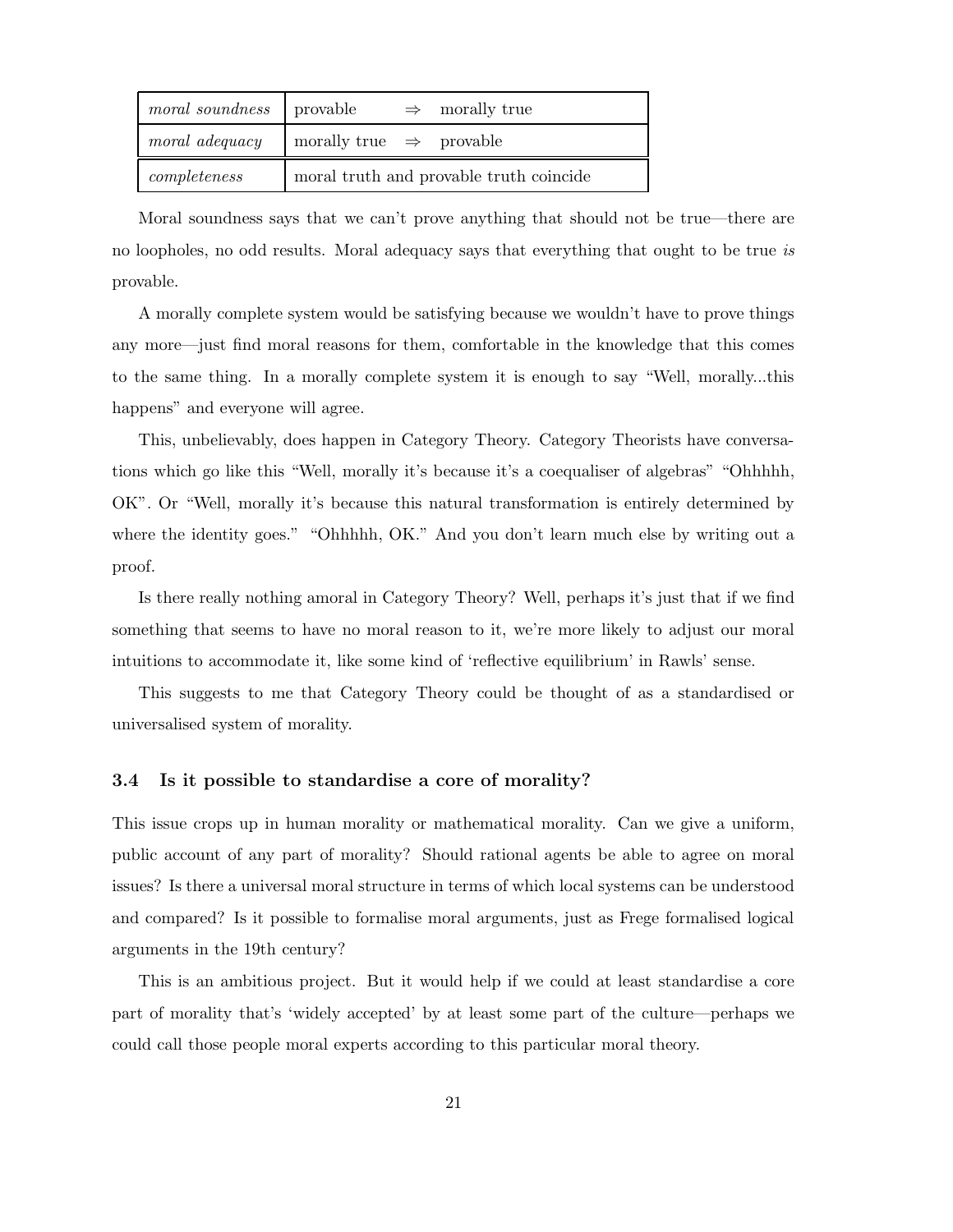How do we develop such a system? Can we examine our moral intuitions? Yes, but where do those come from, and how do we 'get in touch with' those intuitions? Well, like with human morality

- by imagining test cases
- by abstraction, that is, isolating some elements of the scenario
- by analogy with other scenarios that we have already understood

We can make carefully considered judgements about certain carefully controlled situations, and thus compare analogous situations.

Atiyah claims that mathematics is the 'science of analogy' [Ati76]. Mac Lane thinks that analogy is one of the most important methods for understanding mathematics. An analogy between mathematical theories suggests the possibility of generalising the constructions in some 'larger' more abstract theory. Mac Lane went on to found Category Theory as a rigorous discipline for expressing such abstractions and analogies.

So what am I proposing? I'm proposing that 'moral' can to some extent be formalised as 'categorical'. A moral reason is a categorical proof. A moral construction is a categorical construction. A moral question is one that can be stated categorically. In Category Theory you can't even formulate silly questions.

Sometimes Category Theorists take the role of moral adviser. An algebraic topologist will come along and say "I want to do this construction. But what's going on, morally?" and they're asking for an abstract Categorical account.

Note that I'm not claiming that Category Theory explains everything.

Actual life is morally complex, and also ...notably, and sometimes fruitfully, resistant to morality. [Moral] philosophy must get its interest ultimately from its reaction to actual experience, not all of which is either philosophical or moral.

B. Williams [Wil95]:547

This can be said for mathematical morality as well.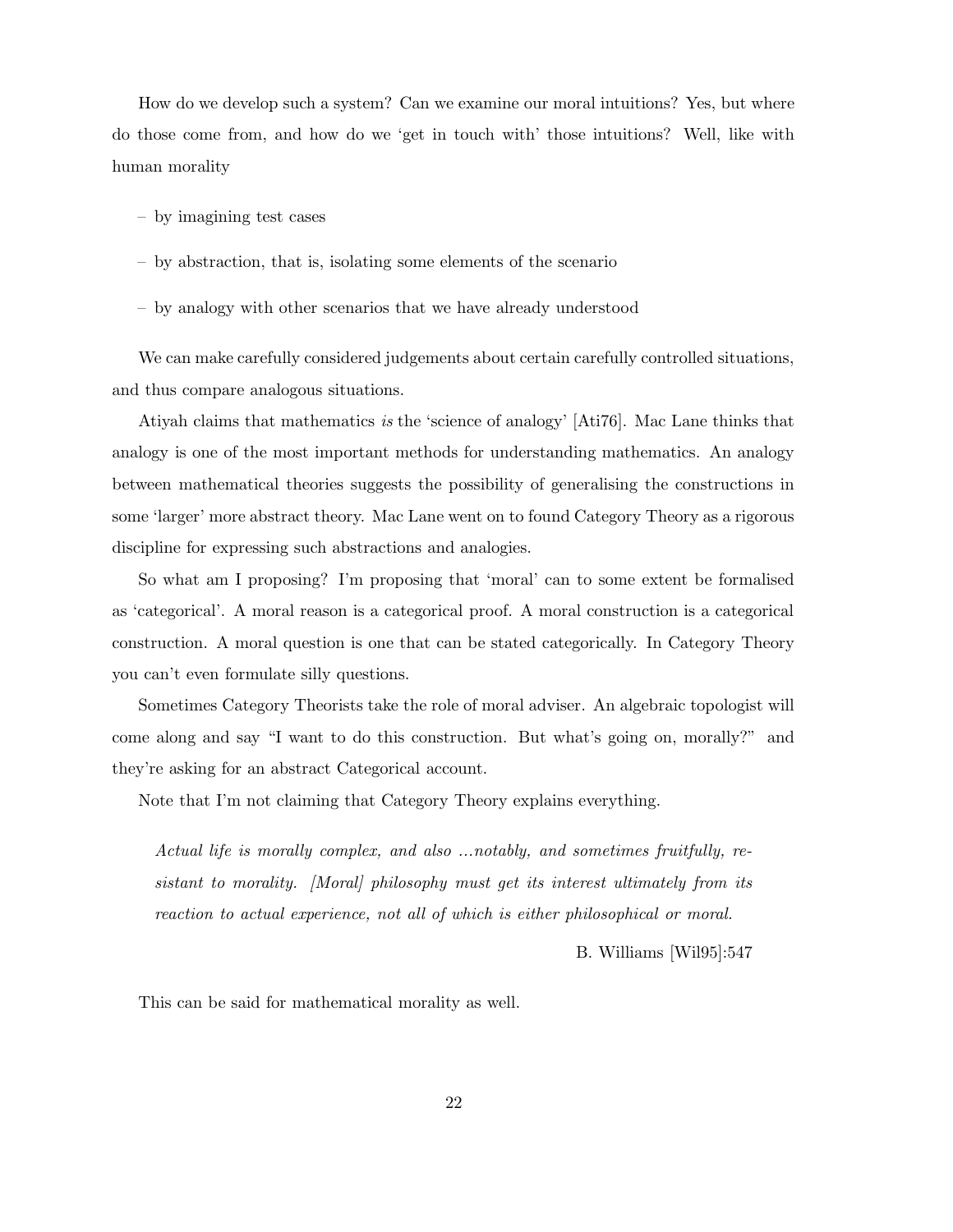# 4 What do we do with it?

## 4.1 Characterisation

We can look at mathematicians as they go down into the valley of proof or up to the mountaintop of belief.

How do we go about proving something? Well, one way is to launch oneself at it and just try everything possible, all manipulations, techniques, tricks that are applicable. This is what I will call the pragmatic approach, or as Corfield says, 'ludic'. The other extreme is to think about it, and try and come up with a reason that the thing must be true, and then to turn that reason into a proof. This is, the moralistic approach. In this department sometimes you might just overhear someone saying "Well, morally, this is because..." as a starting point to finding a rigorous proof.

Of course, we probably all use a combination of these tactics, but we will each veer more toward one extreme or the other.

For example, imagine picking up a very strange looking can opener and trying to open a can with it. Would you just try it on the can in all sorts of ways until you found a way that worked? Or would you study it carefully to try and understand its mechanism in order to find out how it worked?

The pragmatic approach is likely to produce a pragmatic but morally unenlightening proof—one that works, but that doesn't actually enlighten us about why the damn thing is true. So will we then believe that it is true? A moralist mathematician will be dissatisfied until he finds a moral reason; another kind of mathematician doing a different kind of mathematics might be convinced by the proof alone.

So a moralist mathematician is one who believes in mathematical morality. A moralist mathematician believes that there are things that ought to be true in mathematics, and takes this as a guiding principle. A moralist asks why things are true rather than just what is true. A moralist is not satisfied by a proof just because it produces the answer; he wants to know the moral of the story. A non-moralist is happy with a counterexample; moralist will not be satisfied until he understands the general case. A moralist doesn't like being guided to the other side of the forest; he prefers to have the route explained. A moralist finds proof a tedious sociological necessity. A moralist on a desert island probably won't write a proof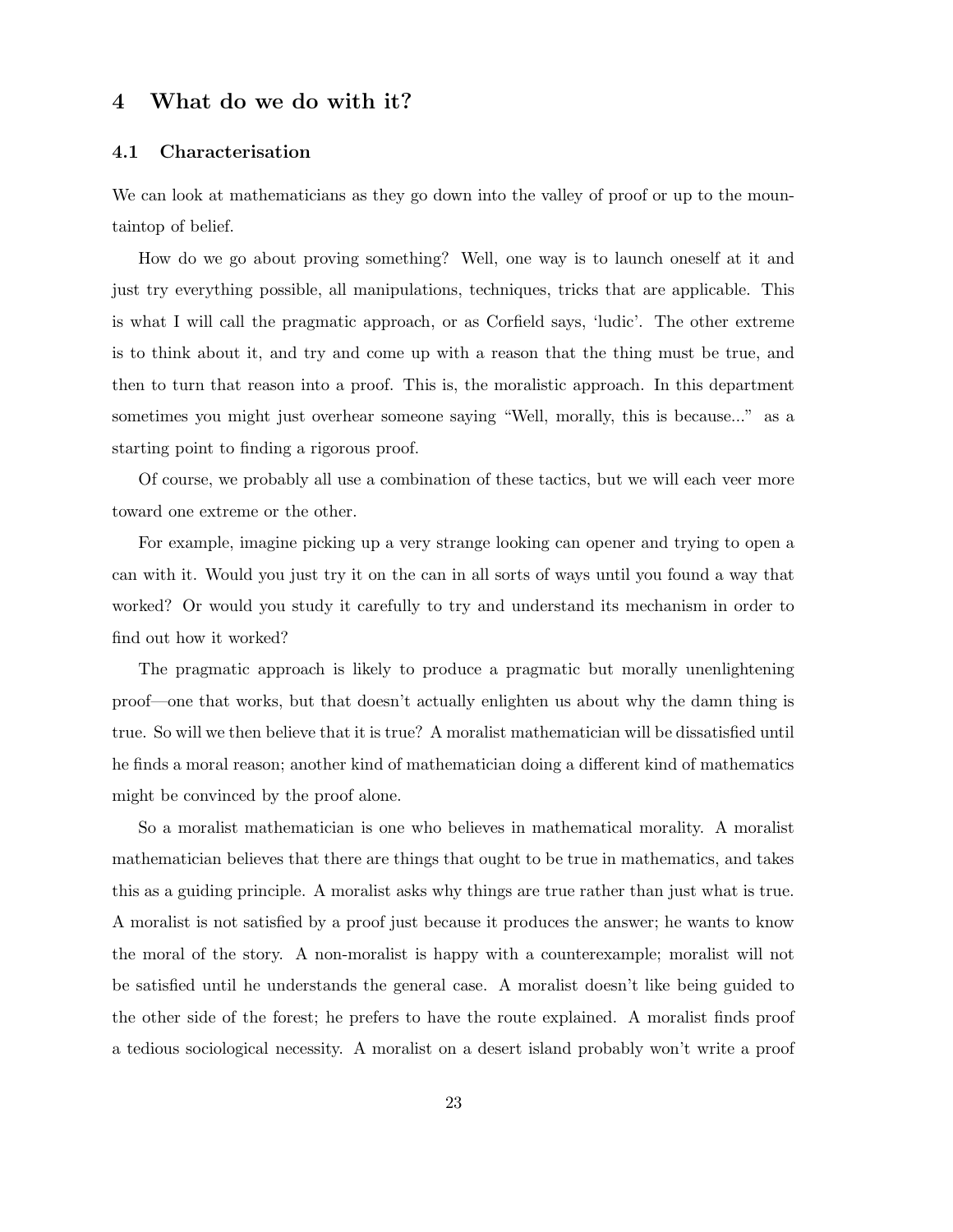ever again.

Law-abiding moralist mathematicians, however, grit their teeth and write out proofs because they know that's what's expected of them.

But they are likely to tend towards abstraction, to satisfy their endless need to ask "Why?". Moralists like to find the greatest generalities, rather than focussing on special cases. So they're likely to be predominant in Category Theory—but not only Category Theory. That said, I wonder if there are there any moralists who are applied mathematicians?

All this is to try to show that mathematicians and their work are affected by their philosophical position with regard to moralism.

## 4.2 Developing morality

#### Developing morality: the individual

Let's think about ordinary morality again. A small child has very little sense of morality, but learns rules for what is right and what is wrong. He typically applies the rules in a very literal way but gradually learns that morality is more subtle than that. Children learn "It's wrong to lie" and are then upset when their parents tell granny that lunch was really delicious and then complain about granny's cooking all the way home.

Moral understanding comes with age, but people don't just keep getting more and more moralistic; as people get older they become more cynical—or pragmatic. The aim is to feed the family and keep a roof over their head, and they get on with it by whatever means they can.

Perhaps mathematical morality follows the same general pattern. Children learning mathematics at school have little sense of how mathematics ought to be. They are taught some rules, and if they are taught rules that are too crude, they get upset when it doesn't work. eg adding up column by column without being told how to carry over.

Students are often pretty moralistic. If a student is shown an unenlightening proof he will feel, well, unenlightened and is likely to demand to know why. Many students are unenthusiastic about the idea that they will gradually build up a repertoire of tricks to use on problems. But as mathematicians get older, some become more pragmatic. The aim is to solve the problem, and they get on with it by whatever means they can.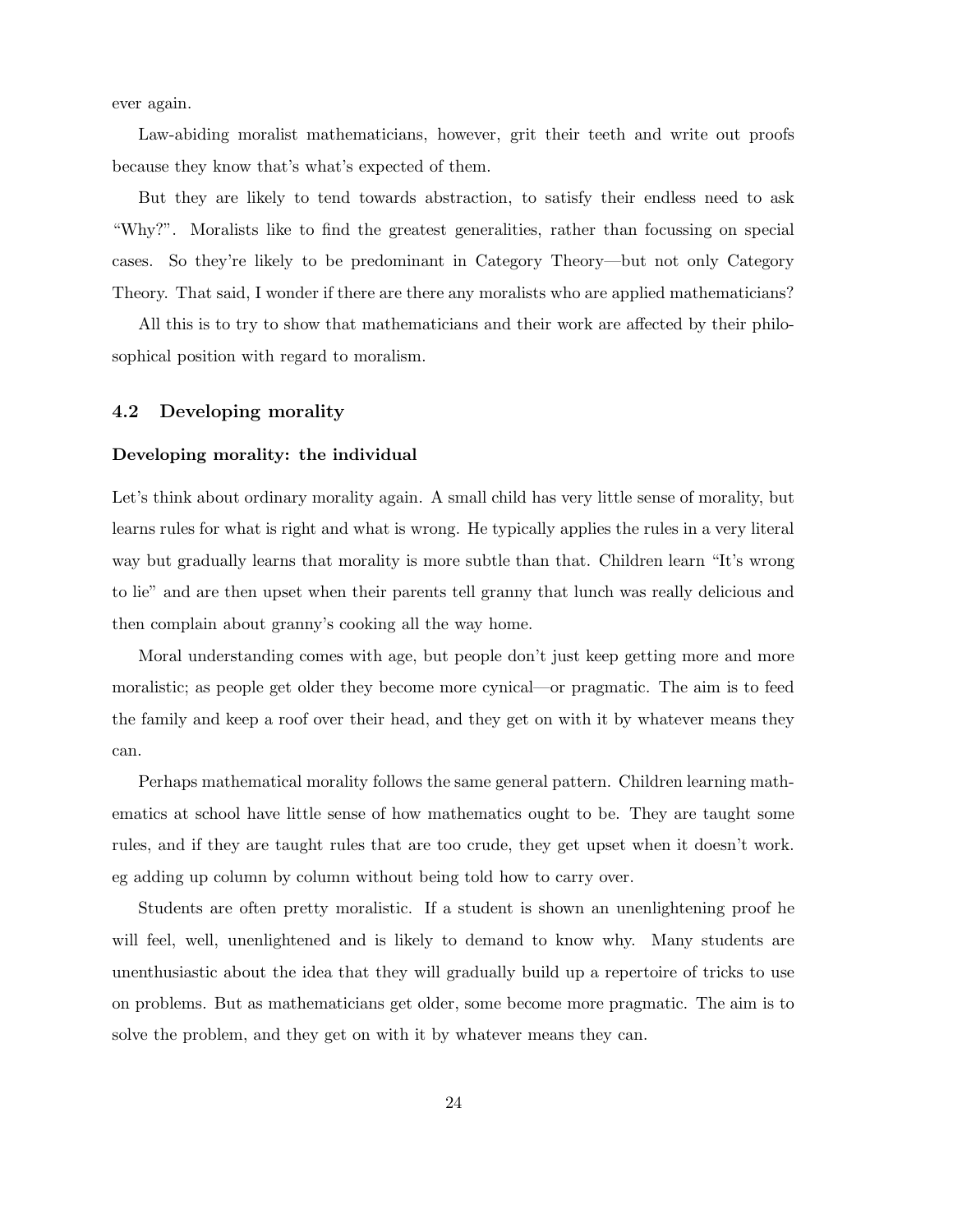This is not the same dichotomy as the "problem solver/theory builder" dichotomy as highlighted by Tim Gowers [Gow00]. Mathematicians might well focus on solving problems moralistically or pragmatically; they might also build up theories moralistically or pragmatically.

#### Developing morality: society

In a small community and a simple world, instinctive morality may have been enough. As communites get bigger and more complicated, intuitive morality is no longer enough to keep the community together, and more organised law is required.

Perhaps the same is true in mathematics. When a community of mathematicians is small then our modern standards of proof aren't necessary. Perhaps reasons would be enough for mathematical truths to be generally acknowledged. But as the mathematical community grows, more organised law is required—that is, rigorous proof.

However, in both the mathematical world and the world at large there are moralisers who bemoan the "decline in morality". Yes, we need the organised law to hold our large and complex community together, but we should still be guided by morality and should not let our moral standards slip. We should not just try to get as far as possible without being caught out by the law; that is like speeding up the motorway but slamming on the brakes every time there's a speed camera.

#### Morality and education

Good intuitive ideas...are being drowned in a sea of conjectures from which they may be extracted only by great effort. D. Corfield [Cor03]:171

I'm going to end with a strange parallel between maths and religion. At least in this country, many people grow up feeling great antipathy towards both maths and Christianity, because of how they were taught it at school, as

- a) a set of facts you're supposed to believe
- b) a set of rules you have to follow

You're not supposed to ask why, and when you're wrong you're wrong, end of story.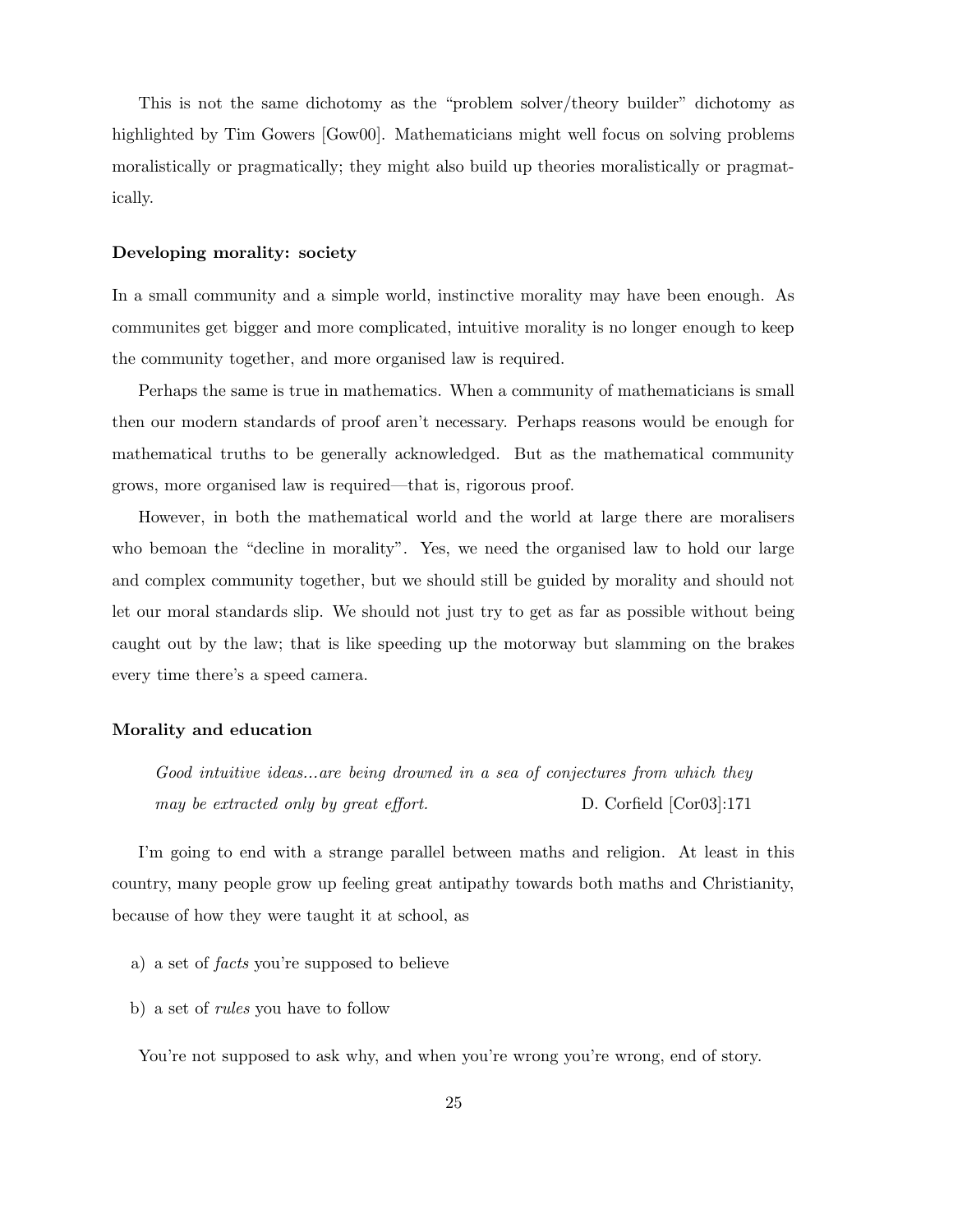The important stage in between the belief and the rules has been omitted in both cases: the morality. A moral approach is much less baffling, much less autocratic and much less frightening.

We encourage children to ask the question "Why?" but only up to a point, because beyond that point we might not understand it ourselves. So we stifle their moralistic tendencies to match our own. Perhaps if we bring out the moral aspects of mathematics earlier on, we won't end up with so many people lost in the mathematical wilderness.

# References

- [Ati76] M. Atiyah. Global geometry. Proceedings of the Royal Society of London A, 347:291– 9, 1976.
- [Cor03] D. Corfield. Towards a Philosophy of Real Mathematics. Cambridge University Press, 2003.
- [Dum98] M. Dummett. The philosophy of mathematics. In A. C. Grayling, editor, Philosophy 2, pages 122–196. Oxford University Press, 1998.
- [Gow00] W. T. Gowers. The two cultures of mathematics. Philosophia Mathematica, Arnold et al. (eds):65–78, 2000.
- [Her91] R. Hersh. Some proposals for reviving the philosophy of mathematics. Advances in Mathematics, 31(1):31–50, 1991.
- [Hum78] D. Hume. A Treatise of Human Nature. Clarendon Press, 1739 (1978).
- [Joh77] P. Johnstone. Open locales and exponentiation. In J. W. Gray, editor, Mathematical Applications of Category Theory. American Mathematical Society, 1977.
- [JS91] A. Joyal and R. Street. The geometry of tensor calculus i. Advances in Mathematics, 88(1):55–112, 1991.
- [ML86] S. Mac Lane. Mathematics: Form and Function. Springer-Verlag, 1986.
- [Nee98] T. Needham. *Visual Complex Analysis*. Oxford University Press, 1998.